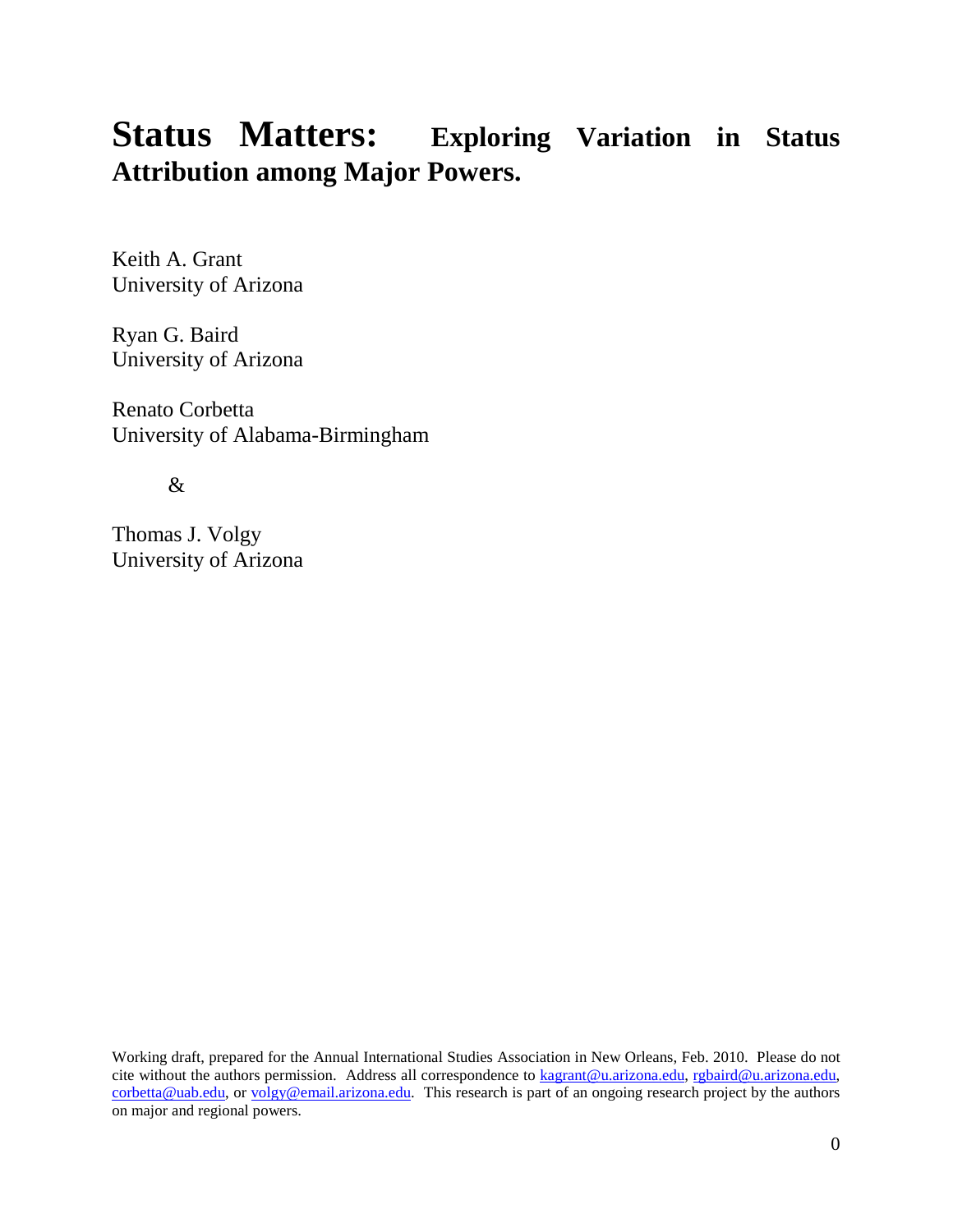The idea that a select group of states have a unique ability to shape international politics is present in nearly all international relations paradigms. Even under conditions of anarchy, where all states are viewed as similar units, this special club has emerged. The neorealist tradition is perhaps most influenced by this belief. Kenneth Waltz (1979) asserts that the most relevant characteristic of the international system at any given time is ascertained by simply counting the number of major powers present. The concept of systemic polarity, where major powers serve as power centers around which international politics unfold, is then thought to dictate the prevalence of conflict and/or cooperation, while providing insight into the overall stability of the international system.

Cold War bipolarity exemplified this belief. Because international politics revolved around two superpowers, major conflict could only unfold along one fault line, and although "peace" was tense, it prevailed (Waltz 1964). Yet, the available data on great powers do not match these theoretical expectations. The widely used data from the Correlates of War project do not suggest only two "major powers" during the Cold War period, but rather five: the United States; the Soviet Union; the United Kingdom; France; and the People's Republic of China (Correlates of War  $2008$ ).<sup>[1](#page-1-0)</sup> The presence of five "major powers" during an era marked by bipolarity seems quite counterintuitive; if polarity is determined by the number of major powers within the system, the Cold War era should have been considered multipolar rather than bipolar and therefore subject to the instabilities of that type of system as opposed to the stabilities of the bipolar order.

Ultimately, this problem poses little challenge to the just discussed image of global politics. While there were five "major powers" during the Cold War, two of them – the U.S. and

<span id="page-1-0"></span> $1$  The Correlates of War project defines major powers based on surveys given to diplomatic historians, who in their opinion, determine which states were thought to be major powers by other states at the given time.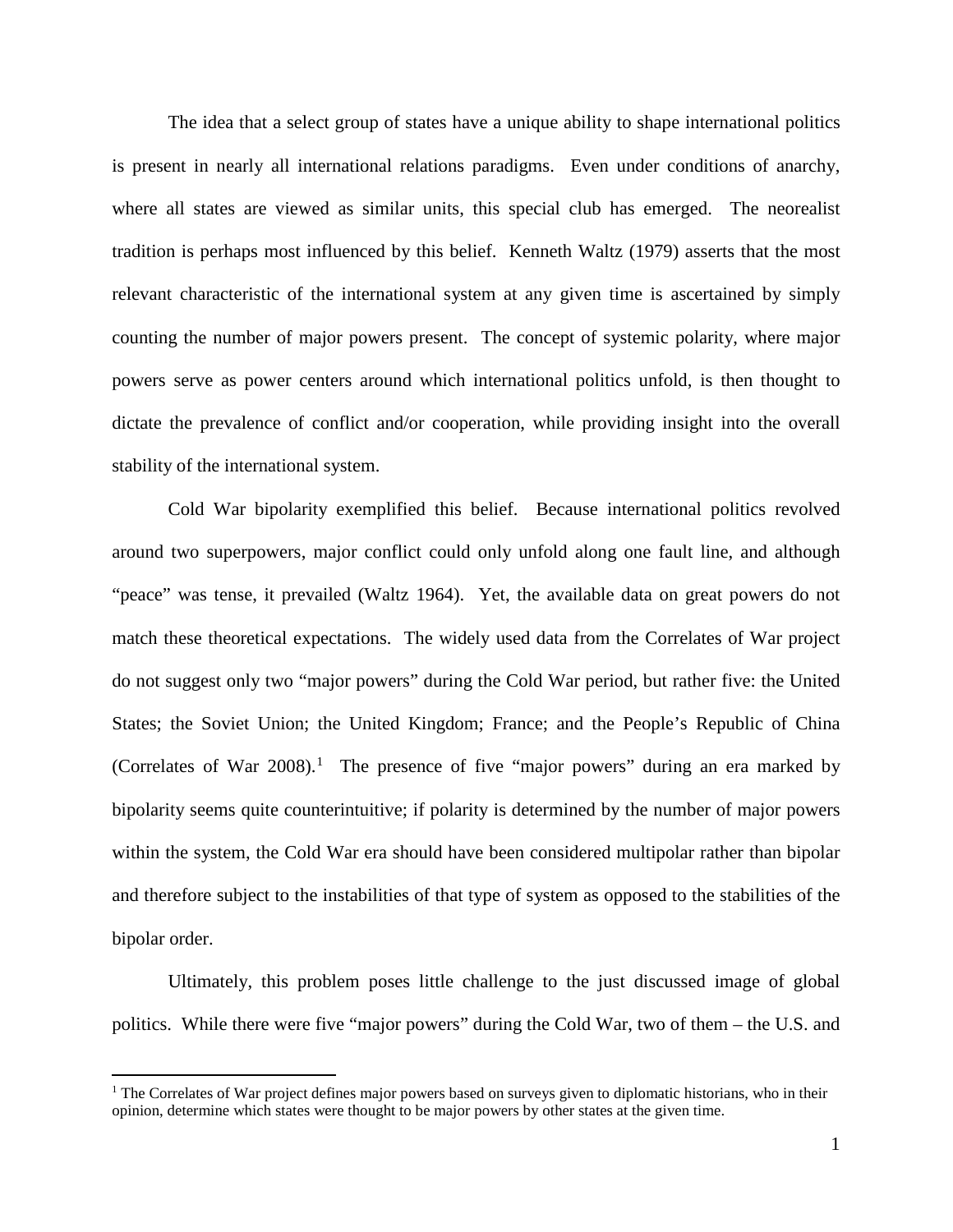the U.S.S.R. – attained "superpower" status, as they possessed capabilities and leadership traits far exceeding those of the other major powers. In fact, some have even argued that this era was actually characterized by bipolarity with hegemony (Volgy and Imwalle 1995), where the capabilities of the Soviet Union dwarfed the other major powers, while the capabilities of the United States dwarfed even those of the Soviet Union. Regardless, the perception of bipolarity thrived during this era (Gaddis 1992, 1997), and with the exception of China, the other major powers fell in line with the more dominant United States.

This discussion of the Cold War demonstrates one important caveat in the conventional thinking on major powers. While there is a small group of countries that through their unusual capabilities and influence are able to take a vanguard role in international affairs, there is significant and relevant differentiation within this club.<sup>[2](#page-2-0)</sup> The emergence of the United States and the Soviet Union as superpowers during this era, and America's lone superpower status following the Cold War clearly exemplifies this fact. Upon the conclusion of the Cold War the Correlates of War project (COW) identifies two additional states as reaching major power status: a unified Germany and Japan. Despite the major power club now consisting of seven members, the international system actually appears to be unipolar, at least in the most conventional sense of the concept (Wilkinson 1999). The unipolarity of the system is clearly demonstrated by the enormous differences in states' military spending. In 2007, the United States alone accounted for roughly  $45\%$  of global military spending,<sup>[3](#page-2-1)</sup> and exceeding the military budget of the next largest spender, the United Kingdom, by a factor of 9. Contrastingly, the military spending of Russia, still considered a major power, despite the fall of the Soviet Union, is more akin to that

<span id="page-2-0"></span><sup>&</sup>lt;sup>2</sup> With regard to major powers, Waltz (1979) discusses the existence of "hierarchy with anarchy" and refers to the existence of a certain rank-order among the great powers.

<span id="page-2-1"></span><sup>&</sup>lt;sup>3</sup> Authors' own calculations, using the Stockholm International Research Institute's (SIPRI) military expenditure data.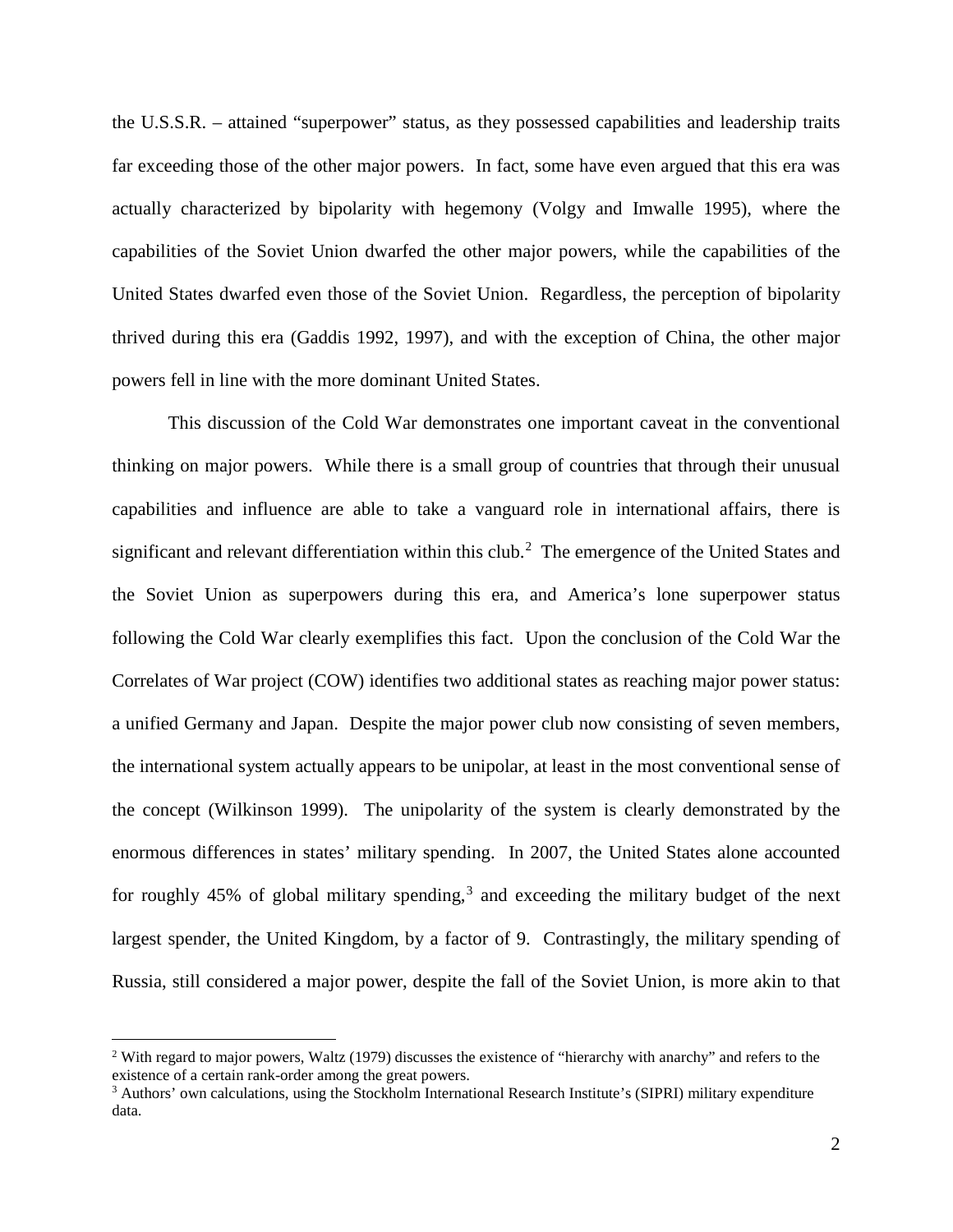of Germany (considered a major power since 1990), Saudi Arabia, and Italy, rather than the remaining states that are attributed major power status.

Of course, we would be remiss to suggest that major power status is a one-dimensional concept that is based solely on military capabilities. Specifically, patterns of violent conflict suggest a noticeable decrease in interstate conflict in the post-Cold War era, as the main sources of violence appear to arise domestically (Harbom and Wallensteen 2007). Even with the rise of international terrorism and the perpetual problem of failed or failing states, perhaps the most relevant form of international instability has arisen due to the world's economic sectors. In responding to critics, Waltz (1986) himself addressed both the growing importance of economic capabilities for major power states and the impossibility of separating them from military might. In addition, the end of the Cold War brought to the surface new sources of international instability beyond military competition among major powers. This instability is evidenced by the world financial crisis of 2009 and the ongoing clash between China and the United States over China's refusal to revalue its currency (Wong and Landler 2010). Responding to these recent economic crises as well as economic rivals requires states to make use of economic capabilities rather than military capabilities. Clearly, the role of a major power cannot be fulfilled solely by military means.

This brief discussion suggests two major shortcomings in the current classification of major powers. First, the fact that the bipolar system of the Cold War actually contained five major powers and required the emergence of "superpowers" to explain why the system was bipolar suggest not insubstantial variation amongst major powers, meaning the current dichotomy between major powers and non-major powers may not be sufficient. Second, the question of what explains this variation becomes relevant. Simply, possessing heightened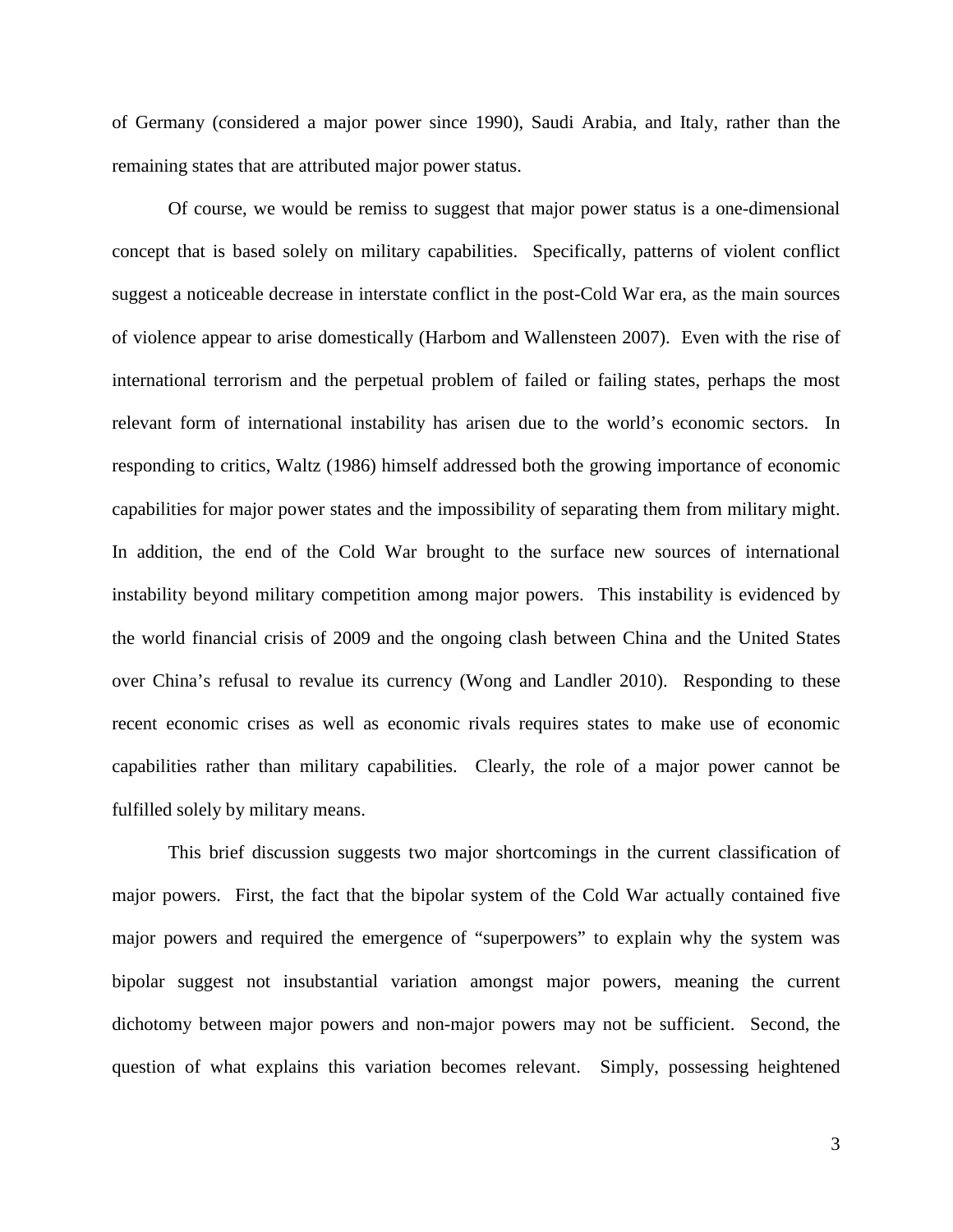military or economic capabilities does not equate to "shaping international politics", which is an important criterion of a major power, as hypothesized by Waltz (1979). This question is not just an empirical one, it is also has an important theoretical dimension, in that *theory* must drive expectations about *who* gets to label a state a major power, and *what* grants the attribution of such a label.

Informed by existing (sociological) theories on status attribution, by the well known opportunity and willingness framework (Most and Starr 1989), and as well by previous and current efforts to define and identify major powers, this research seeks a means to differentiate amongst the exceptional states by tracking levels of capabilities, behavior, and status attribution in the post-Cold War era. Drawing from Corbetta, Volgy, Grant and Baird (2008), we construct a three-dimensional concept and dataset of Major Power Status (MPS) for the years 1990 – 2007. This conceptualization is based on the intersections of unusual economic and military capabilities, unusual behavior and leadership activity, and ascribed recognition from other states in the system. Moreover, we explore and analyze how the endogenous aspects (the aspects the state itself controls) of major power status, (capabilities and behavior), affects the exogenous aspect of major power status, (ascribed international and leadership status).

# **Major Powers in International Relations**

While there can be very little controversy over the existence of an elite group of states that exert increased influence within the international system, specifying precisely which states belong to the "major powers club" and the reasons for their membership is a much more elusive task. In many cases, scholars have recognized that major powers are likely to behave differently than other states, leading to the inclusion of binary variables representing "major power state" or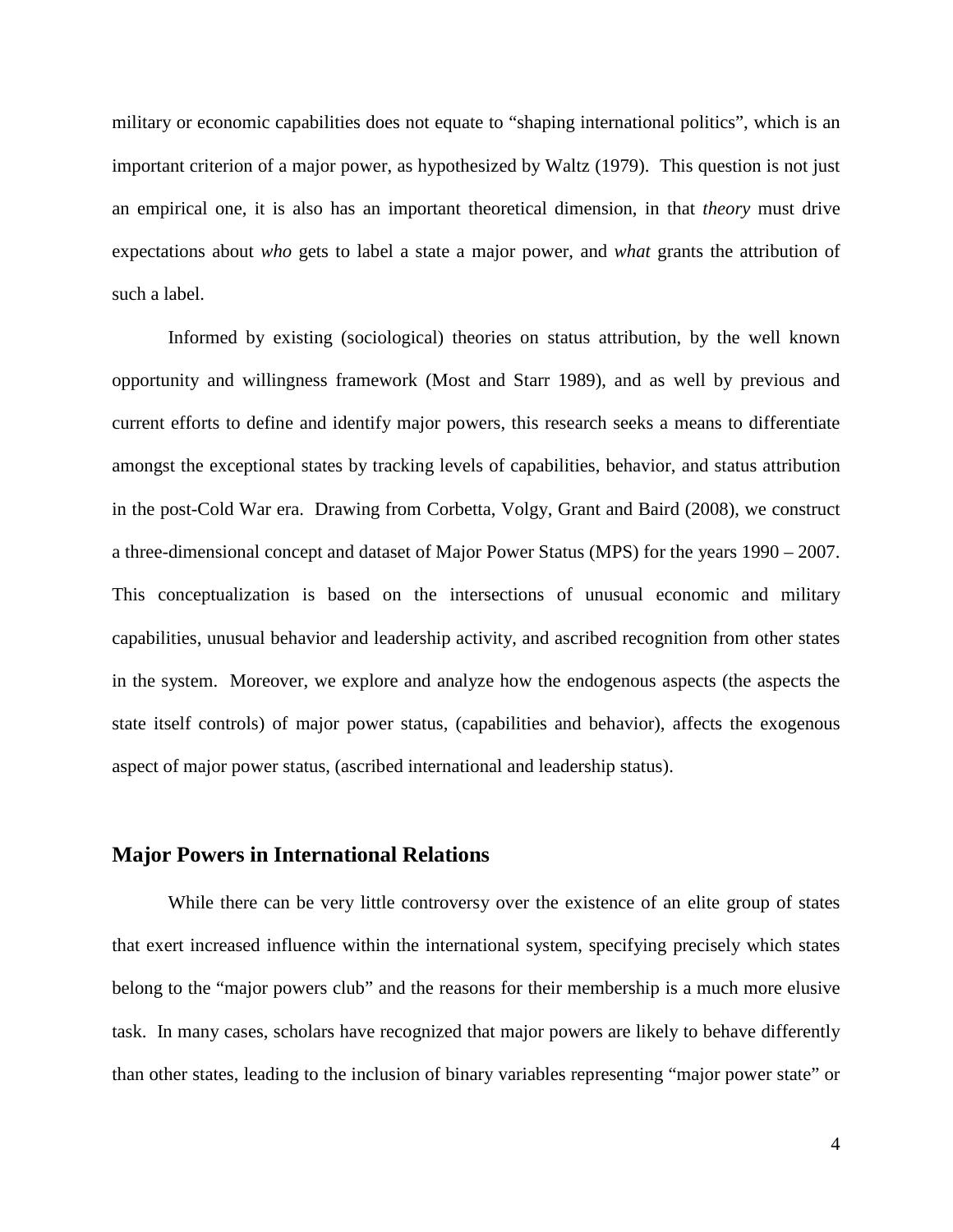"major power dyads" in applied statistical research, often with little justification. Unsurprisingly, these binary variables turned out to be significantly related to a broad variety of international behaviors under examination, leading to the widespread practice of using major power status as a selection criterion for defining political relevance. With very few exceptions, scholars adopt the Correlates of War (COW) major power classification, which distinguishes between major power states and other states through the perception of great power status, as identified by a panel of diplomatic historians (Singer 1988).<sup>[4](#page-5-0)</sup>

The COW typology is used extensively in the literature. Yet its binary nature—major power or non-major power—imposes non-arbitrary theoretical assumptions on those who theorize about major powers. First, the binary nature of the COW major power concept suggests *equality* among those states in the club relative to tangible aspects such as material capabilities, observable aspects such as foreign policy behavior, as well as the much more subtle component, ascribed status. Examining the material capabilities of the COW major powers during the post-Cold War era in greater detail, two trends are immediately noticeable: levels of capabilities among COW major powers appear to be more characterized by *inequality* than equality; and some non-major powers appear to have equivalent or superior military capabilities than the COW major powers. Table 1 lists the ten most powerful countries according to the COW Composite Index of Material Capabilities (CINC) score (Singer, Bremer, and Stuckey 1972) at five year intervals beginning in 1990. The CINC score, a well know measure of potential military capabilities, combines military spending and personnel with resource extraction (iron and steel), energy production, and population demographics, and in its composite form is an approximation of a state's share of total systemic capabilities. While all five of the COW major powers appear in the list for 1990, and all seven for 1995 and 2000, the disparity between the

<span id="page-5-0"></span> <sup>4</sup> See Levy (1983) and Morton and Starr (2001) for these exceptions.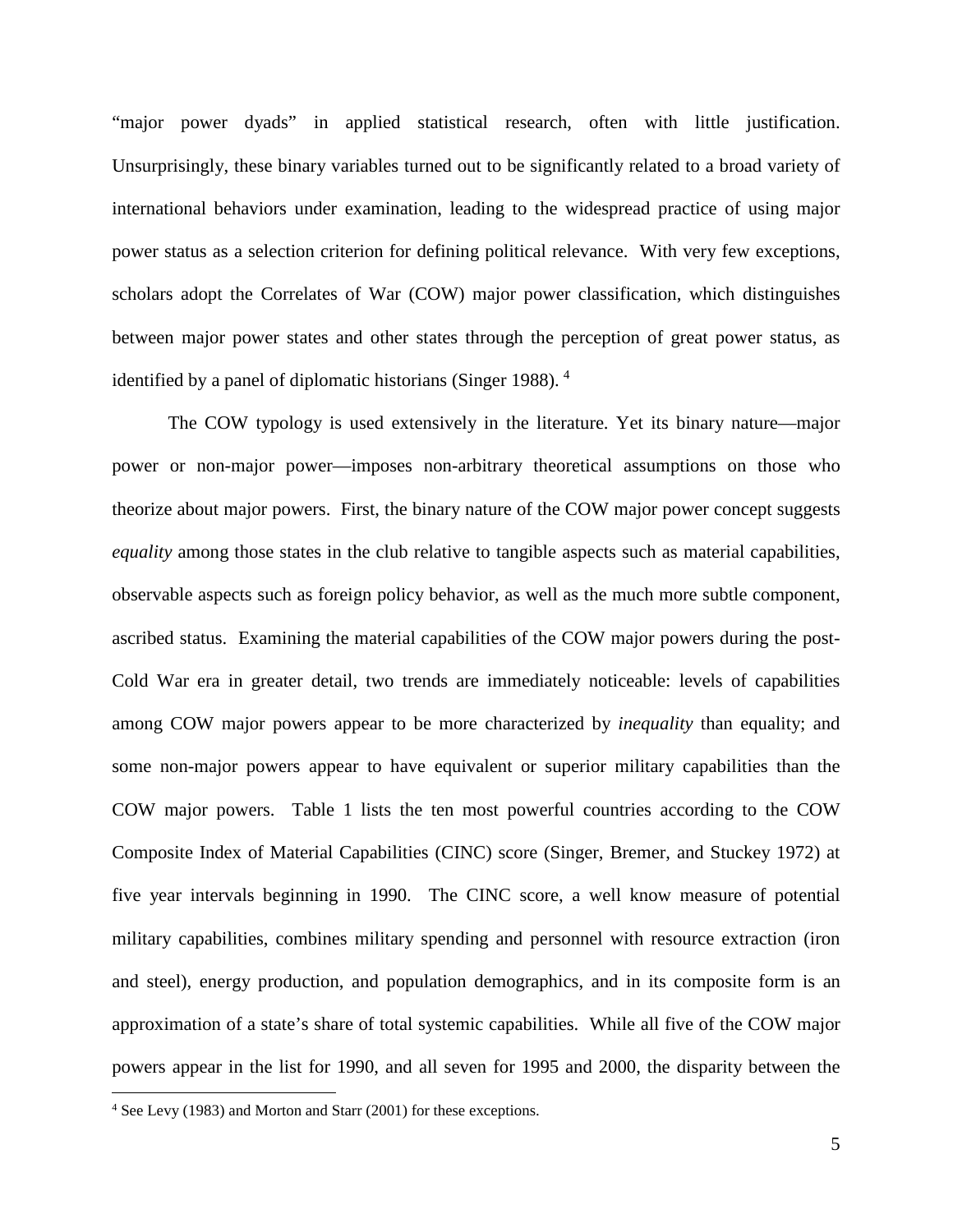strongest (the United States) and the weakest COW major power (France) is immense, at about a factor of 7. Moreover, India, never considered a major power under the Correlates of War framework, consistently holds either the  $3<sup>rd</sup>$  or  $4<sup>th</sup>$  place seat, possessing approximately three times the material capabilities of France and the United Kingdom.

Secondly, a cursory glance at the COW major power classification demonstrates incredible stability and durability among major powers. The only country to permanently lose major power status (while not dissolving) is Italy, while other countries appear to gain major power status without corresponding increases in their individual material capabilities. Germany, regaining COW major power status in 1991, exemplifies this observation. Prior to reunification, the combined capabilities of East and West Germany were approximately .057 (CINC scale), while only 4 years after unification, the German share of global capabilities *fell* to .031, a level equivalent to the West German share of capabilities only 5 years prior. Still, according to the COW classification, Germany attained major power status with reunification, despite the apparent disappearance of roughly half of its aggregate, pre-reunification capabilities.

Indeed, the attribution of COW major power status does not appear to closely follow trends in military capabilities. Focusing on when states gained and lost major power status, Corbetta (2006) found no apparent pattern between fluctuations in military expenditures, military personnel, or other components of the CINC measure and entrance or exit from the "major powers' club". Of course, the COW operationalization of major power status does not fully rely on material capabilities, but rather on the combination of material capabilities as well as international reputation (Singer and Small 1966: 238). That attaining major power status does not seem to mirror notable increases in material capabilities raises the broader issue of how major power status *is* attributed to certain states.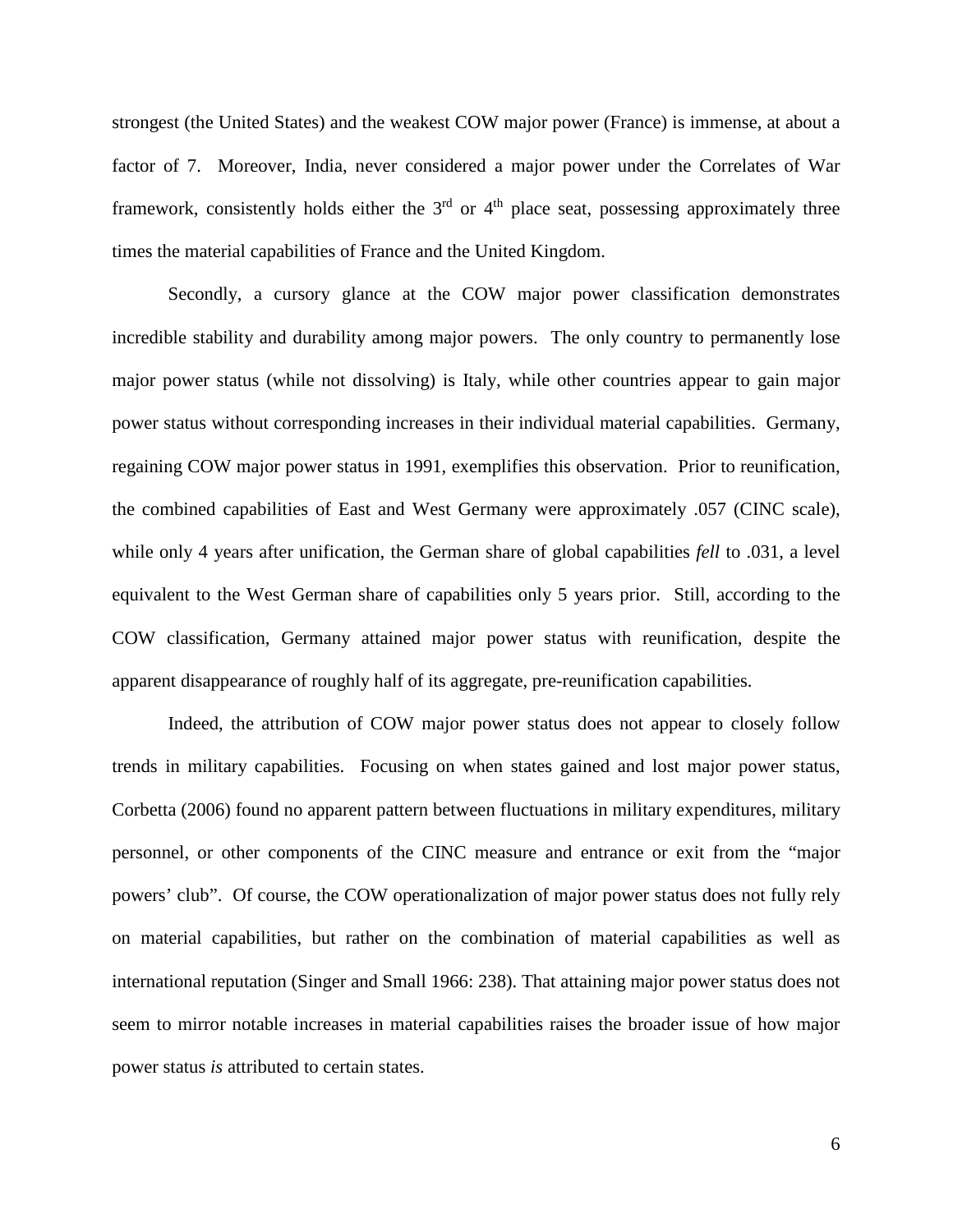We begin our task of reconceptualizing major power status with two specific goals in mind. While our study will inevitably require distinction between those states attaining major power status, and those falling short of the threshold, the identification of major powers is not our primary concern. Recent and ongoing investigations by Corbetta, Volgy, Grant, and Baird (2008a, 2008b) have already undertaken this task, producing a tridimensional theoretical framework for identifying major power status. That typology produced a means of differentiating amongst types of major powers—status consistent, status inconsistent overachievers, and status inconsistent underachievers—based on the correspondence between their ascribed status, their major power-like behavior, and their capabilities. Rather, our task here is to build on this framework to 1) provide continuous measures of the three dimensions of major power status, allowing scholars to differentiate among the positions of states within the major powers' club, hence moving beyond the simple dichotomy of major power or non-major power, and 2) to demonstrate the statistical relationship between the capabilities and behavioral components of major powers and ascription of major power status, highlighting how these endogenous aspects of major powers, and states in general, affects the status that they are ascribed.

# **Redefining Major Powers**

How one defines "major powers" will depend on one's theoretical orientation. The most commonly used classification—that of the Correlates of War project—adopts what seems akin to a "we know one when we see it" mentality, relying on panels of diplomatic historians to identify states' perceptions of other state's major power status. While producing a plausible list of major powers, subsequent efforts to dissect these COW major powers into their component parts have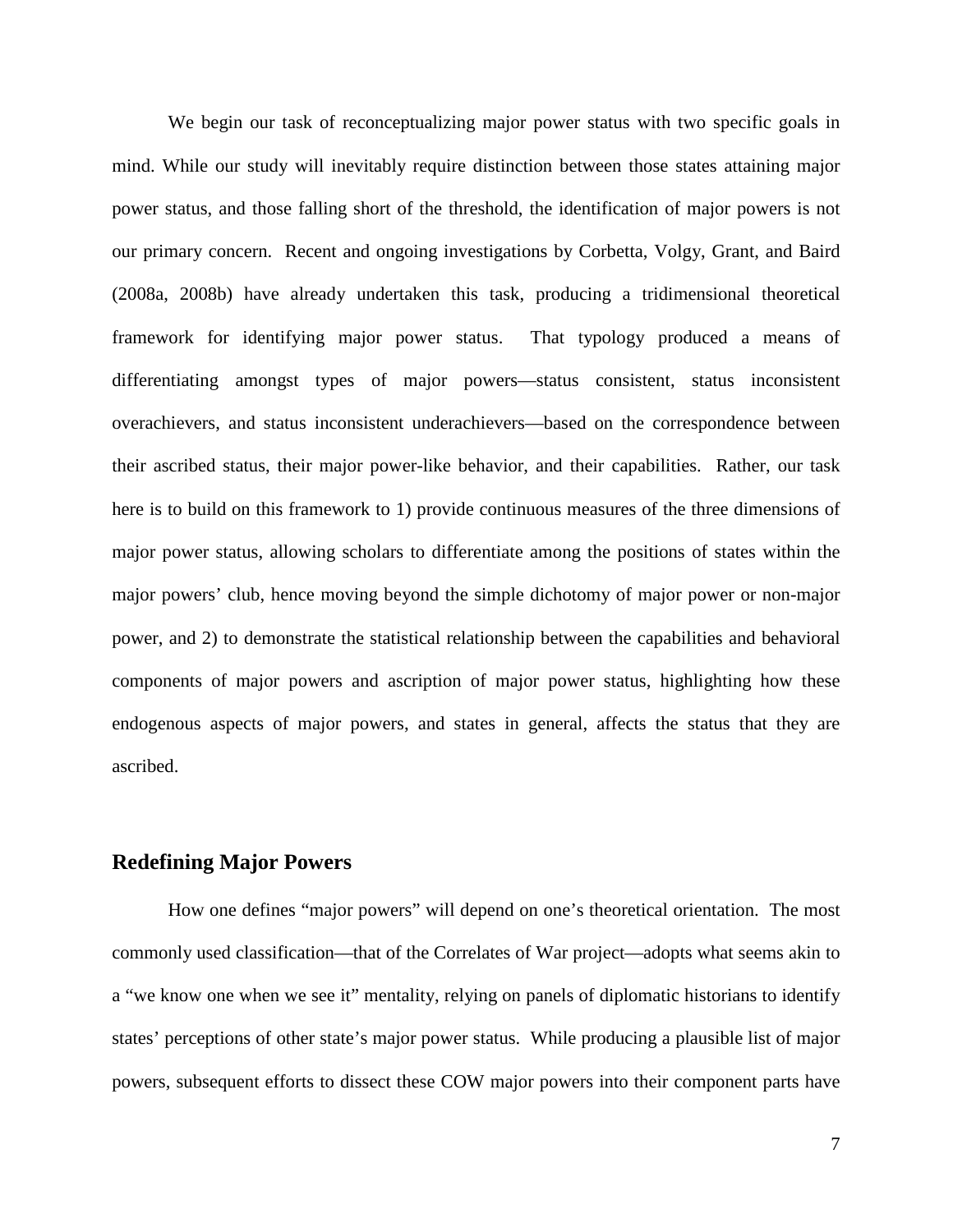produced inconsistent results at best (e.g. Corbetta 2006). Yet attempting to identify precisely what contributes to being attributed COW major power status may be at worst an exercise in futility, and at best, subject to severe selection on the dependent variable. Rather, we adopt a theoretical model of *major power status* developed by Corbetta, Volgy, Grant, and Baird (2008 PSSI and Russia), which defines the ideal typology for a major power, termed a *status consistent major power*, as the intersection of heightened military and economic capabilities and reach, unusual and independent foreign policy behavior, and high levels of status ascribed from other states in the system.

The theoretical model presented by Corbetta, Volgy, Grant, and Baird (2008) emphasized the role of *status* for major powers. Status is an elusive concept in international relations, drawn from the social position of one state as attributed to them by others. Being a *major power* requires having abnormal capabilities, and using them to pursue an independent and expansive international agenda. Attaining *major power status* combines these factors with the consistent recognition of being a global leader (VCGB 2010: 7). The attribution of major power status is thus, in large part, appears related to the capabilities and behavior of states.

## **Status**

Possessing major power status coincides with a position of leadership in the international system. Policy makers turn to states they recognize as being of high status for leadership on global initiatives. As such, being attributed high levels of status adds an element of legitimacy to major powers, augmenting their ability to authoritatively shape global affairs. Using Social Identity Theory (SIT),<sup>[5](#page-8-0)</sup> we identify two relevant means through which major power status may be attributed: community attribution and in-group attribution.

<span id="page-8-0"></span> $<sup>5</sup>$  For examples see Mercer (1998), Hymans (2002), Larson and Shevchenko (2003; 2009), and for recent status</sup> literature, including SIT theory, Wohlforth and Kang (2009).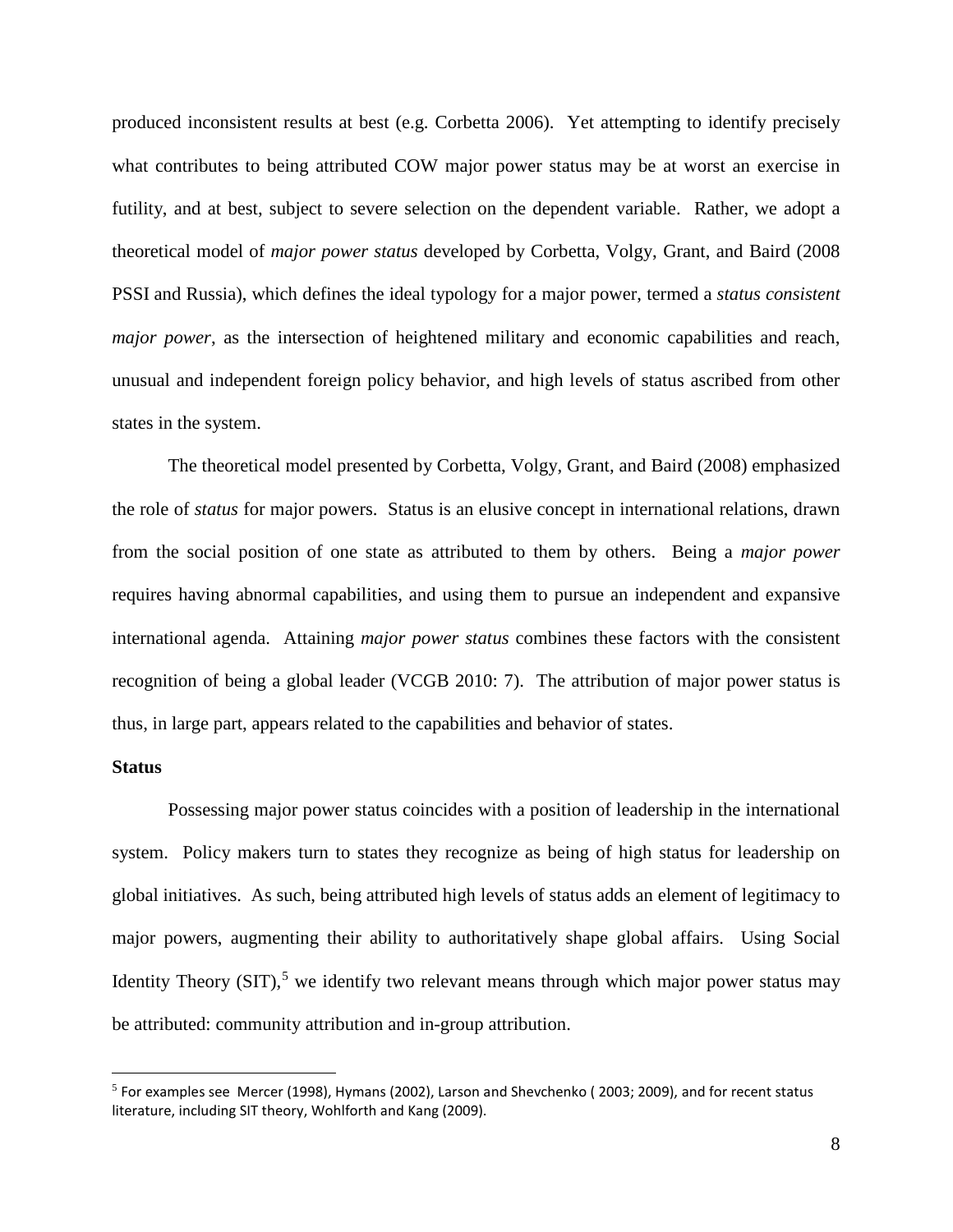In-group attribution refers to being invited to join a club, where those already enjoying high status recognize another as deserving of similar status. Community attribution refers to the attribution of status from the collective members of the community. This form of status attribution is most likely to manifest through the consultation of states with those deemed their equal or of higher status than they. This sort of status is most indicative of open channels of communication, either on an issue-based or permanent basis, and denotes a certain level of authority and legitimacy accorded to the state receiving status.

Commanding high status adds a certain legitimacy to states, both internationally and domestically. Internationally, status serves to enable more expansive foreign policies, and to legitimize efforts to regulate and govern international affairs. Domestically, elevated status provides a sense of pride that may serve to empower political leaders in both their domestic and international political endeavors. Once attaining major power status, domestic constituencies may be hesitant to allow it to slip; in the event that it does, the desire to regain lost status becomes a strong force for domestic change. This is arguably demonstrated by the popular support for Vladimir Putin in Russia, whose stated goal is to maintain Russia's place in the major power club (Trenin, 2009).

#### **Capabilities**

Derivatives of the realist and neorealist traditions tend to place emphasis on material capabilities as a primary indicator of major power status. Thucydides (1951: 331) succinctly states that "the strong do what they can and the weak suffer what they must," illustrating this capability-based divide between "weak" and "strong" countries. Both Morgenthau (1964) and Waltz (1979) place emphasis on the importance of material capabilities for states, and the opportunity those capabilities provide for states to take a heightened role in shaping "the story of international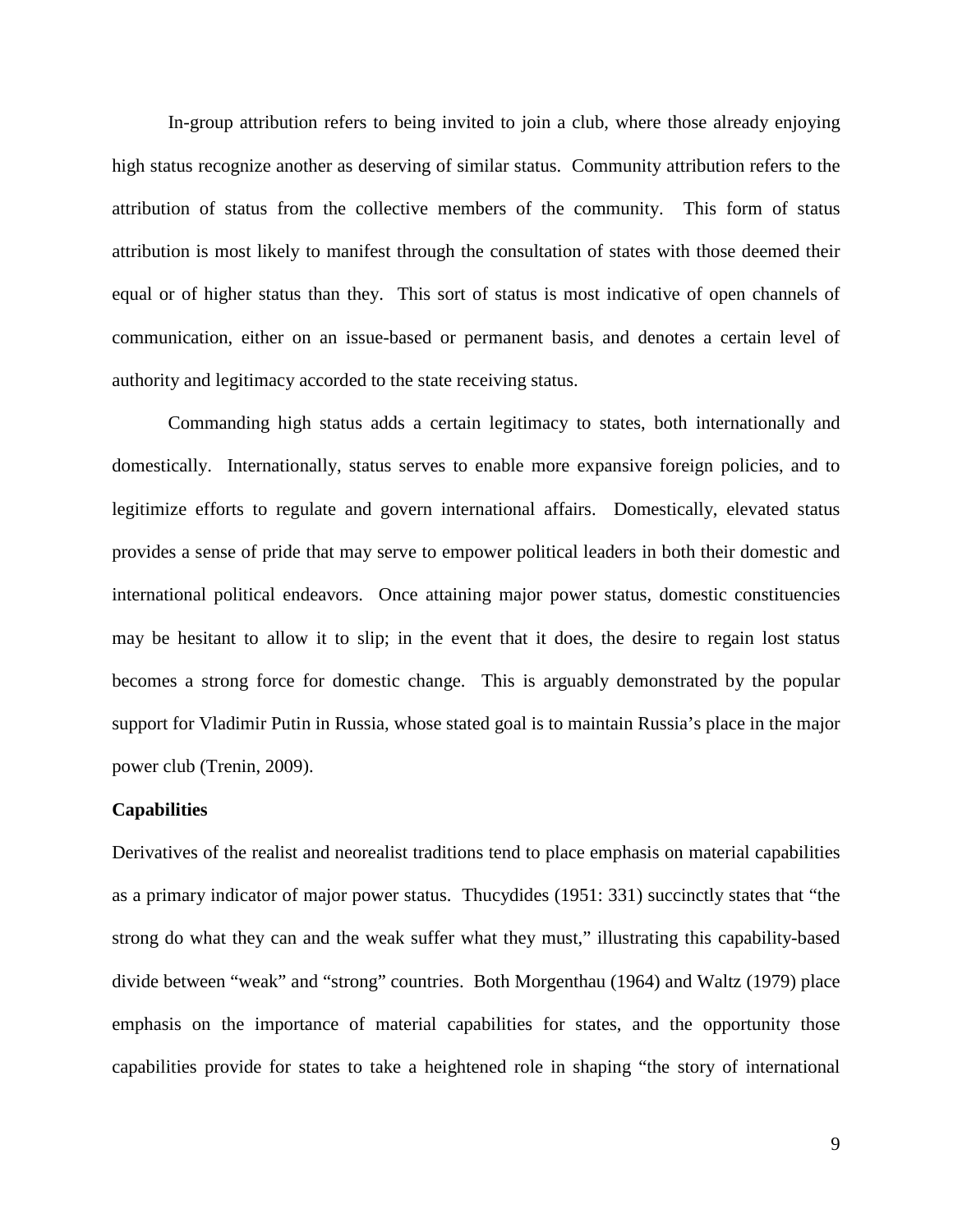politics" (Waltz 1979: 72). Scholars of power transition theory, viewing the international system as hierarchical rather than anarchical, assign the burden of global leadership to those atop the power hierarchy (Organski and Kugler 1980; Kugler and Organski 1989).

Proponents of long cycle theory emphasize not only the possession of great power capabilities, but the ability to project those capabilities to all corners of the globe (Thompson 1986; Modelski and Thompson 1989; Modelski 1990). Indeed, elevated levels of material capabilities provides little more than defense without a global reach capacity, and powers possessing heightened capabilities without the complementary military reach component would be unable to pursue and enforce their interests abroad. Many of the behaviors associated with major powers—multilateralism and the construction of organs of global governance; conflict initiation, intervention, and resolution—are simply impossible if military capabilities are not coupled with an ability to project those capabilities abroad.

Yet military capabilities alone are not the only relevant source of power a major power must possess. The expansion of global trade and interdependence, varieties of globalization, and the recent international banking crisis all points towards the importance of economic strength and influence over the global economy. That European integration, for example, was more geared towards producing an economic entity capable of competing with the US economy than towards augmenting European security is evident through the continued deepening of intra-EU economic ties despite the failure to create an European military wing or a rapid reaction force, both policy initiatives for more than a decade.

Possessing advanced military and economic capabilities, along with the ability to employ those capabilities globally provides states with the opportunity to behave as major power, while increasing the likelihood that they will be attributed major power status (CVGB 2008; VCGB

10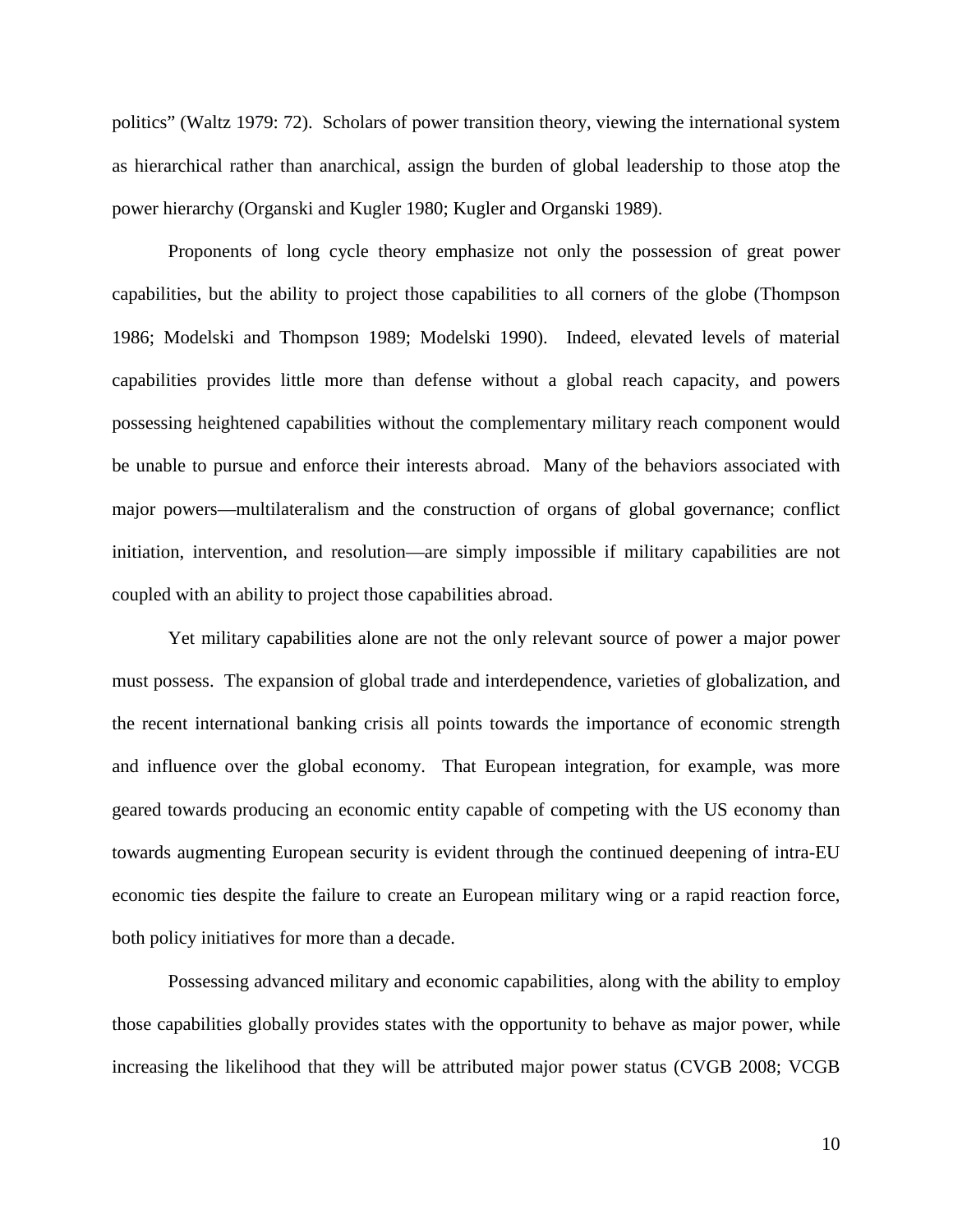2010). The amount of economic and military capabilities as well as the ability to projects these capabilities appears to be a clear determinant of major power status attribution in the international system. This suggests that we should observe a clear and non-trivial relationship between the economic and military capabilities and reach of a state and the level of status it is ascribed by the international community.

#### **Behavior**

A second factor contributing to the attribution of major power status is the behavior of states. Unusual capabilities alone do not mandate their use; not only must major powers be capable of pursuing a broad and diverse foreign policy agenda but they must have the willingness to do so. Major powers need to engage both in cooperative relations, forming governance institutions, providing assistance and relief, and encouraging collaboration, and also use coercion to protect those institutions as well as others from potential sources of instability and aggression (Keohane and Nye 1977; Keohane 1984). Additionally, their focus cannot be specific to any singular geographic region, but rather must represent their role as a global leader and policy entrepreneur. In addition to enacting an expansive global policy agenda, major powers must pursue their own foreign policy agendas, independent from the agendas of others, especially the system leader. While we expect that most states, and especially major powers, will exhibit some similar patterns in their foreign policy behavior, highly similar foreign policy behavior likely suggests the absence of independent orientation to try to shape global order, and may result in less status than states demonstrating an independent foreign policy orientation. Arguably, the United Kingdom could be an example of this during and after the Cold War, as its foreign policy appears to mirror the United States, much more so than any other COW major power.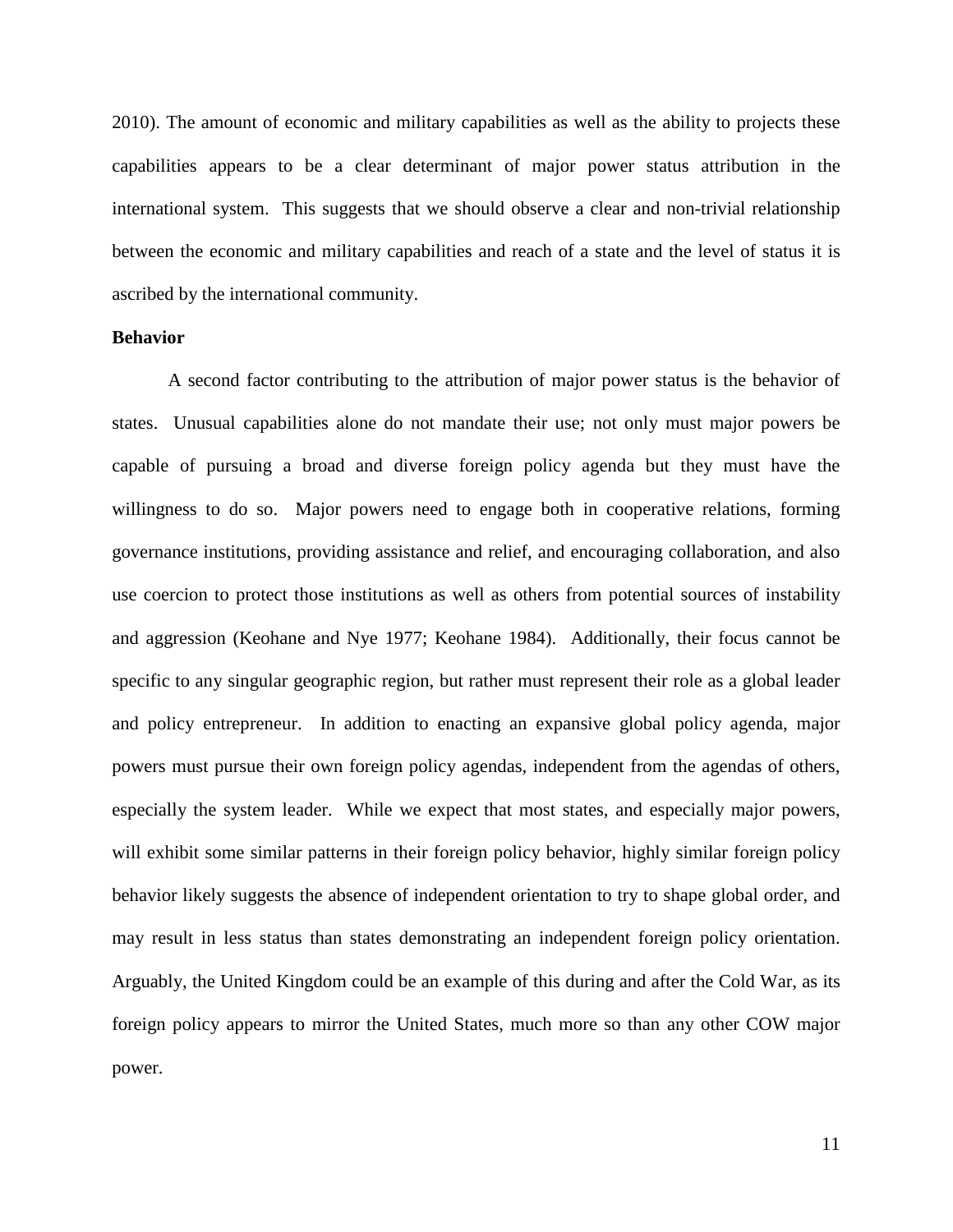The relationship between foreign policy behavior and attributed status should be obvious. Only through observable behavior and foreign policy initiative, both of which are supported by superior capabilities, will states gain recognition from others. Moreover, both cooperative and conflictive behaviors should be needed to attain major power status recognition from others. States that only engage in conflictive behaviors will be viewed as aggressors, contributing to global instability rather than governance. Contrastingly, those countries that only engage in cooperative behavior might be perceived to lack the motivation or strength to enforce or stand behind their policy objectives. Together, cooperative behavior demonstrates a willingness to assume a leadership role in the system, while conflictive actions denote both the capacity and willingness to defend them against those who would seek to undermine them. Noting this, major power status should be more likely to be attributed to those states that demonstrate elevated levels of foreign policy initiative independent from other major powers in the system.

## **Reconceptualizing Major Powers and Major Power Status**

We begin the task of developing and measuring the concept of major power status with a brief return to the typology developed by Corbetta, Volgy, Grant and Baird (2008; 2010). According to their theoretical model and the discussion above, major power status is inherently a tridimensional concept. The three identified components of major power status—capabilities, behavior, and status—can overlap in differing ways. Their overlap represents meaningful differentiation amongst differing types of major powers: (1) status consistent major powers, who display all of three dimensions; (2) status inconsistent underachieving major powers, who display unusual capabilities and behavior, but fail to be recognized by other major powers or by the community of nations; and (3) status inconsistent overachieving major powers, who are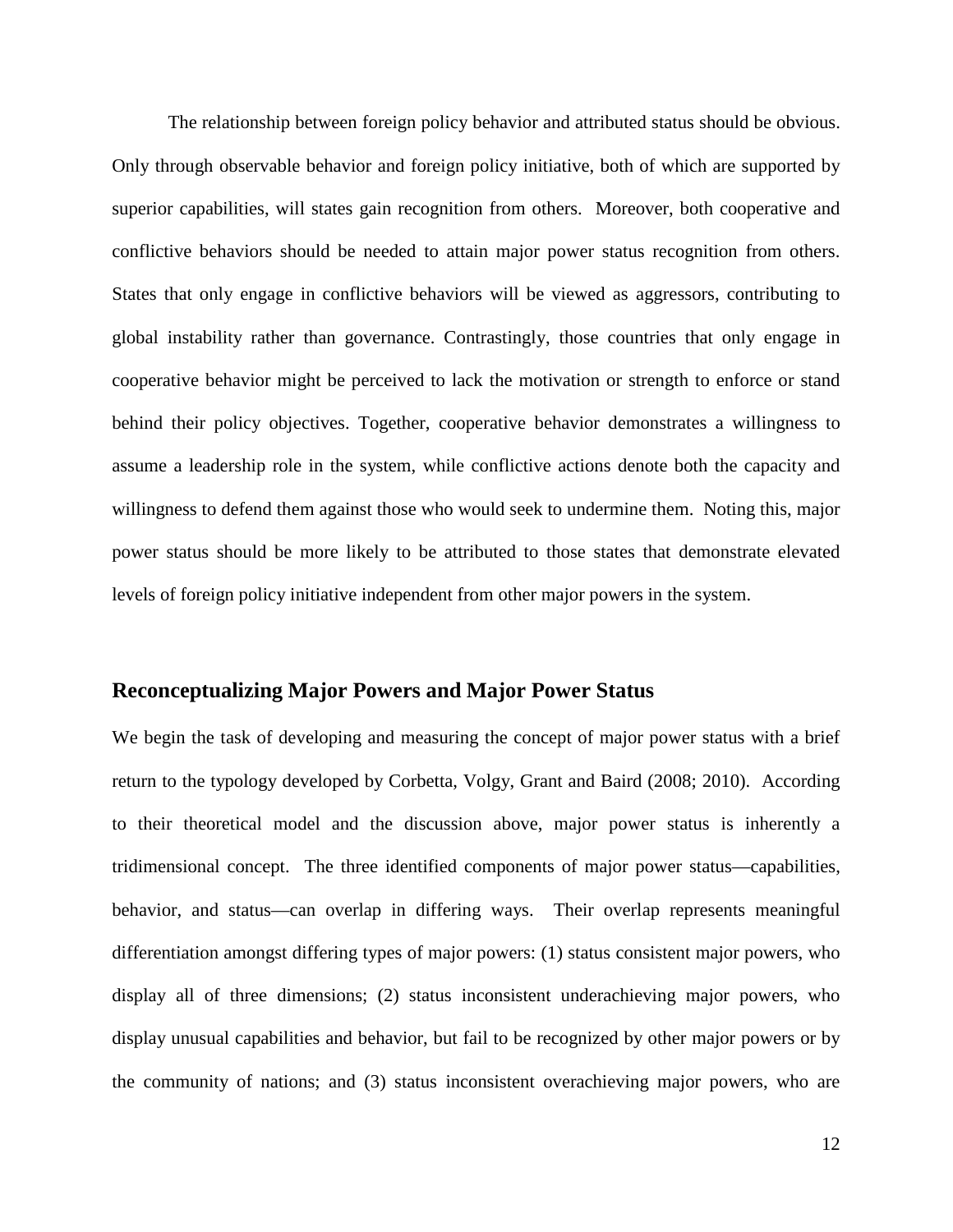conferred major power status while lacking either capabilities or major power-like behavior (see Figure 1). It is then necessary to develop and maintain each facet of major power status separately. We begin by outlining procedures for measuring each of the three components below, while postponing the task of combining the three components into a unique measure for future research.

Previous efforts by Corbetta, Volgy, Grant, and Baird (2008) have demonstrated that the United States represents the only status consistent major power throughout the 1950—2005 time period. For our purposes, this identifies the United States as an ideal case—the only state to consistently receive full scores on each of the three dimensions. The United States is also assumed to be the relevant system leader for this time period, and is used as a benchmark for determining the independence of foreign policy behavior, as well as a potential constraint on overall status attribution.

#### **Measuring Status Attribution**

Social Identity Theory suggests that major power status may be attributed from at least two different sources. Community based status attribution is derived from the entirety of the international community, while in-group attribution stems from a smaller group of "elite", high status states. However, the in-group must inherently be identified by their status before we can identify their role in attributing status. This creates a problematic tautology, where we must know levels of status to determine the potential of in-group status attribution. Rather than tackle this onerous task directly, we assume that in-group status attribution is most likely mirrored through community based attribution, allowing us to avoid recursive traits in our measures of status attribution (Volgy, Corbetta, Grant, and Baird 2010). We conceptualize community based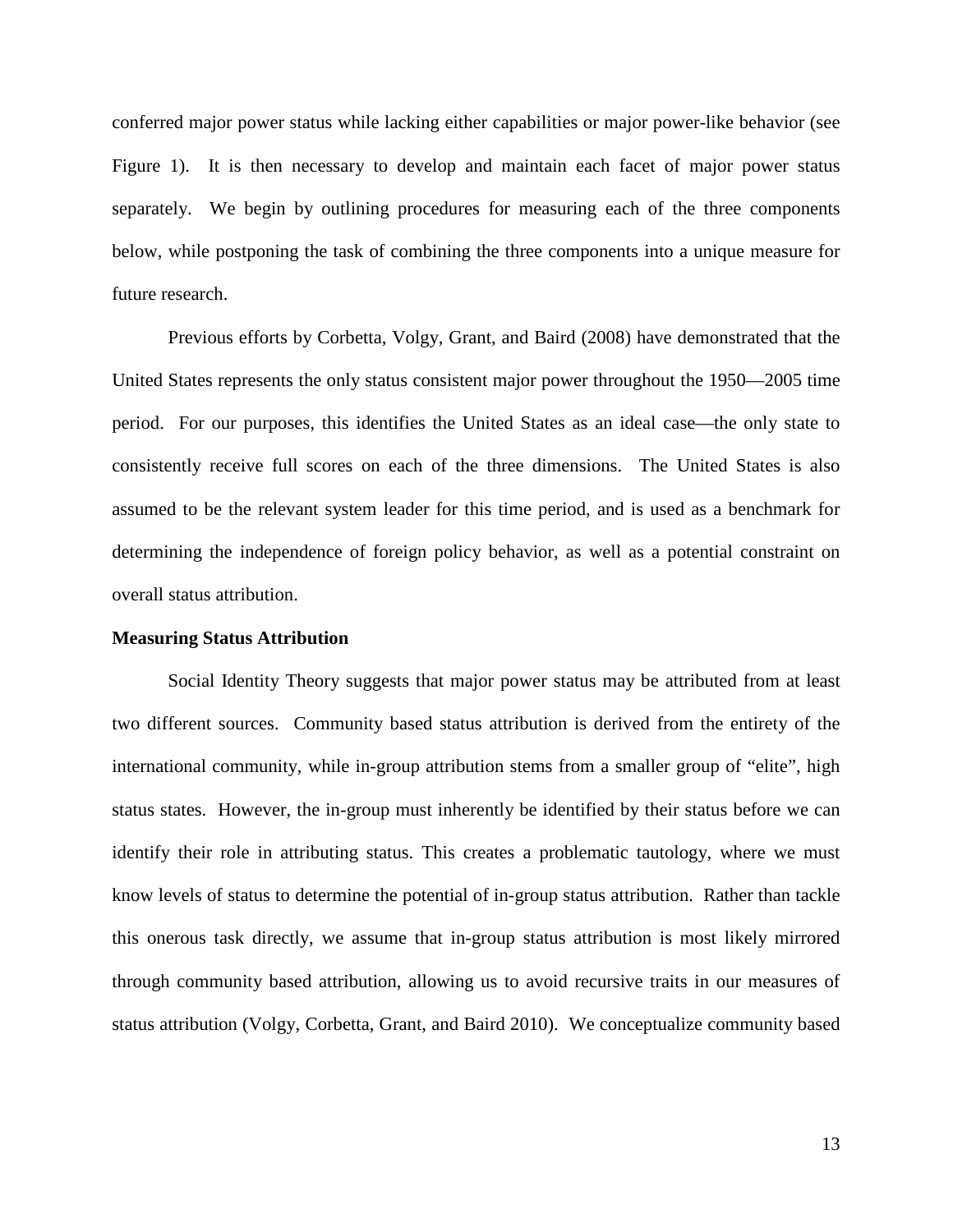attribution as a function of direct recognition from the international system, constrained by the system leader's influence over that system.

Fluctuating relative to its power, the system leader can either reinforce or constrain community based status attribution. In reinforcing community based status attribution, the system leader may mirror community-based attribution, thus having little to no bearing on overall levels of status. In contrast, the system leader can constrain community based status attribution by allocating either proportionately more or less status than the remainder of the international community. We assume that this constraint is proportionate to the strength of the system leader at that time. We build this constraint into our measure of community status attribution by measuring two sources of community attribution. International recognition refers to status derived from the greater international community, while system leader recognition is that specifically derived from the system leader. We weight these measures relative to the system leader's structural strength, allowing the ability of the system leader to constrain status attribution to vary relative to its structural strength.

In measuring the strength of the system leader, we rely on the measure of structural strength developed by Volgy and Bailin (2003). Structural strength represents an estimate of the ability of a state to shape global politics. Measured as the combined resources a state spends on foreign policy activity relative to the complexity of the international system<sup>[6](#page-14-0)</sup> and its own autonomy, this indicator places the United States firmly atop the international system for the 1950—2005 time period. Peaking in 1953, the structural strength of the US has diminished over time, ranging between about 40% of its peak strength in 1990, and about 20% of its peak

<span id="page-14-0"></span> <sup>6</sup> Measured as the number of states in the system.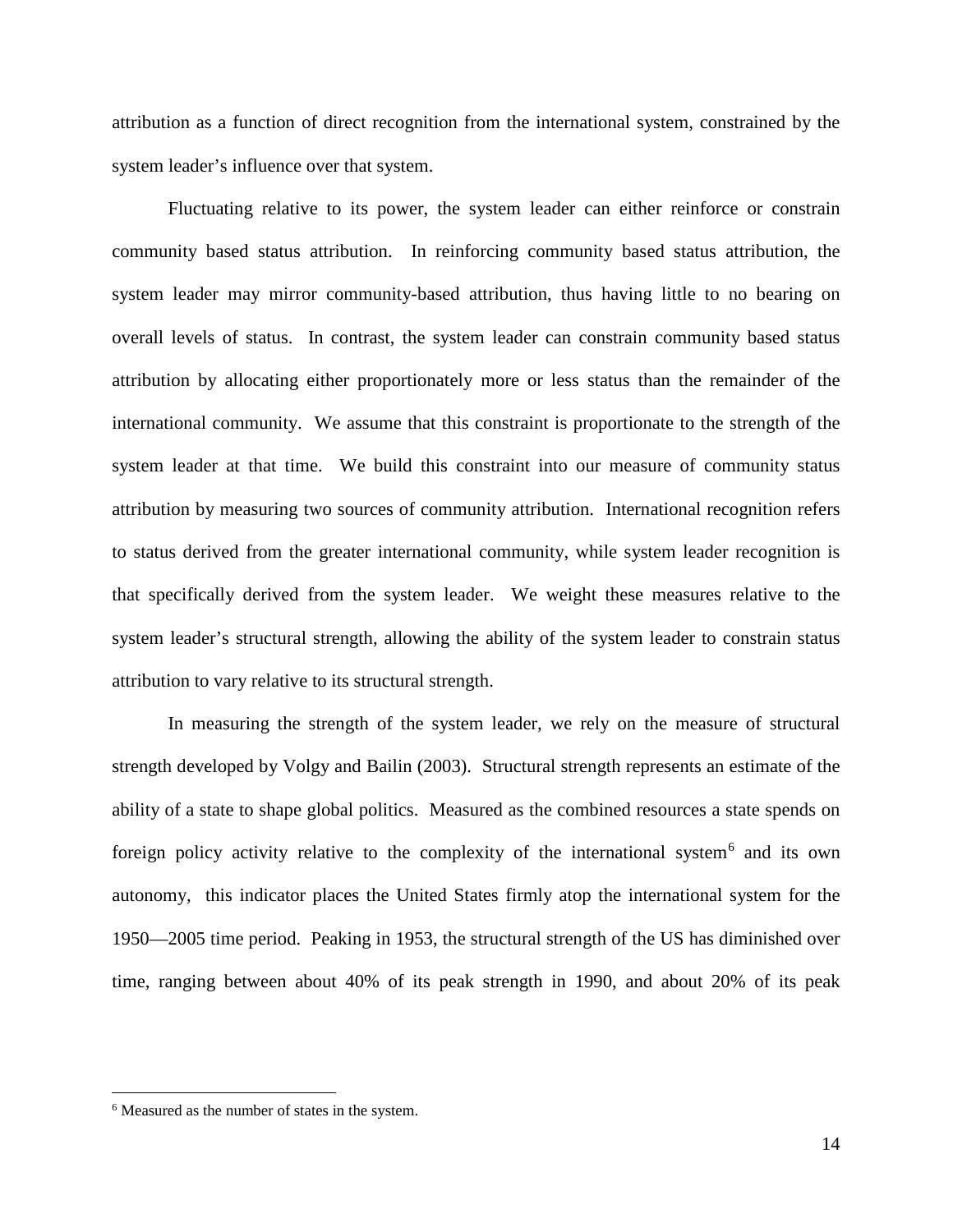strength by 2004.<sup>[7](#page-15-0)</sup> We assume that, at its peak of structural strength, the United States as system leader may attribute up to half of a state's total status. Although this may appear an arbitrary coding decision, we believe it is well justified. At its peak (of structural strength), the United States was actively reshaping the international system, creating organizations and other governance mechanisms, both at the beginning and at the end of the Cold War.

In using the United States' structural strength as a weighting mechanism between international recognition and system leadership recognition, we begin by scaling the United States' structural strength for the  $1950-2004$  period to its peak in  $1953<sup>8</sup>$  $1953<sup>8</sup>$  $1953<sup>8</sup>$ . This 0-1 variable and its inverse can then be used as a weighting mechanism on the unconstrained recognition attributed by both the system leader and the overall international community, respectively.

Operationally, unconstrained recognition by members of the international community is measured through two indicators: received state visits and the establishment and maintenance of a permanent embassy-level diplomatic contact from other states. We count the number of state visits received by each state (minus those from the system leader) for each given year, as reported by the Integrated Data for Events Analysis (IDEA) dataset (Bond, Bond, Oh, and Taylor 2003), before rescaling received state visits to a 0-1 scale, annually. In rescaling, we use percentiles, rather than simply dividing by the maximum, when rescaling in order to prevent significant outliers from having undue influence on our measures, as may be the case when using the annual maximum as a reference point. We repeat the same process for diplomatic contacts,

<span id="page-15-0"></span> <sup>7</sup> Because the structural strength measure only covers the 1950—2004 time period, we use the 2004 value as our best estimate of US structural strength for 2005—2007.

<span id="page-15-1"></span><sup>8</sup> Despite our current focus on the post-Cold War era, we use the 1953 peak as a reference point for two reasons. First, our intention is to extend backwards in time. Using the 1953 data point ensures that any results produced in this effort will be comparable to results derived from previous time periods. Second, we recognize that the United States' structural strength has been in decline since that point, while that peak may have represented a theoretical maximum in structural strength given the increasing complexity of the system. To use the peak for the post-Cold War era as a reference point would, we believe, drastically overstate the role of system leader recognition in the attribution of major power status.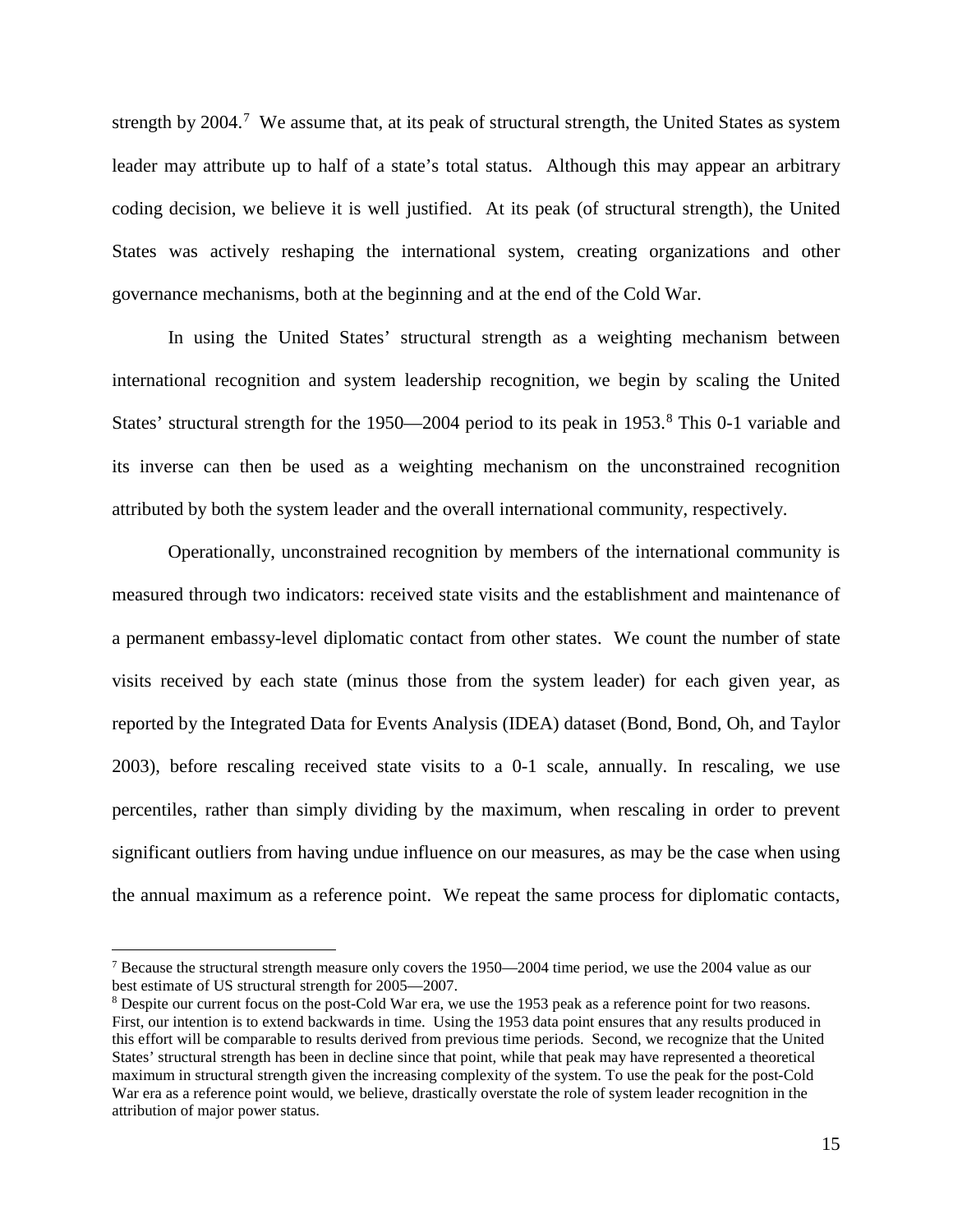with the additional stipulation that a minister level official must be overseeing the embassy for that given year, using the Correlates of War Diplomatic Contact data (Bayer 2006), updated to ensure a currently sitting minister-level official.<sup>[9](#page-16-0)</sup> To allow for partial but not complete substitutability between received visits and diplomatic contacts, we combine the two data-level indicators using the arithmetic mean as our aggregation method. Because both measures are annually rescaled 0-1, the resulting indicator of unconstrained international recognition also ranges from 0-1, representing the overall scaled level of recognition to a state from the international community.

We then repeat the same process to measure unconstrained system leader recognition with one additional caveat: because the system leader is a single state, diplomatic contact from the system leader is measured as a binary variable, representing whether a state had an US embassy located within its territory. This binary variable is then averaged with the scaled indicator of state visits from the United States, forming the unconstrained system leadership measure.

The final step in measuring status attribution involves applying the weights to both unconstrained recognition measures –system leader and community- and combining them into a single indicator. Because we assumed earlier that the system leader can attribute up to 50 percent of a country's status, we apply the weights by multiplying by one half the rescaled structural strength measure by unconstrained system leader recognition. When weighting international recognition, we subtract one half the rescaled structural strength indicator from one, before multiplying it by our measure of unconstrained international recognition. These two weighted measures are then added together, forming our final measure of international status attribution that ranges from 0 to 1. As a final note, because the United States is considered the

<span id="page-16-0"></span> <sup>9</sup> Updates are provided in Rhamey et. al., 2009.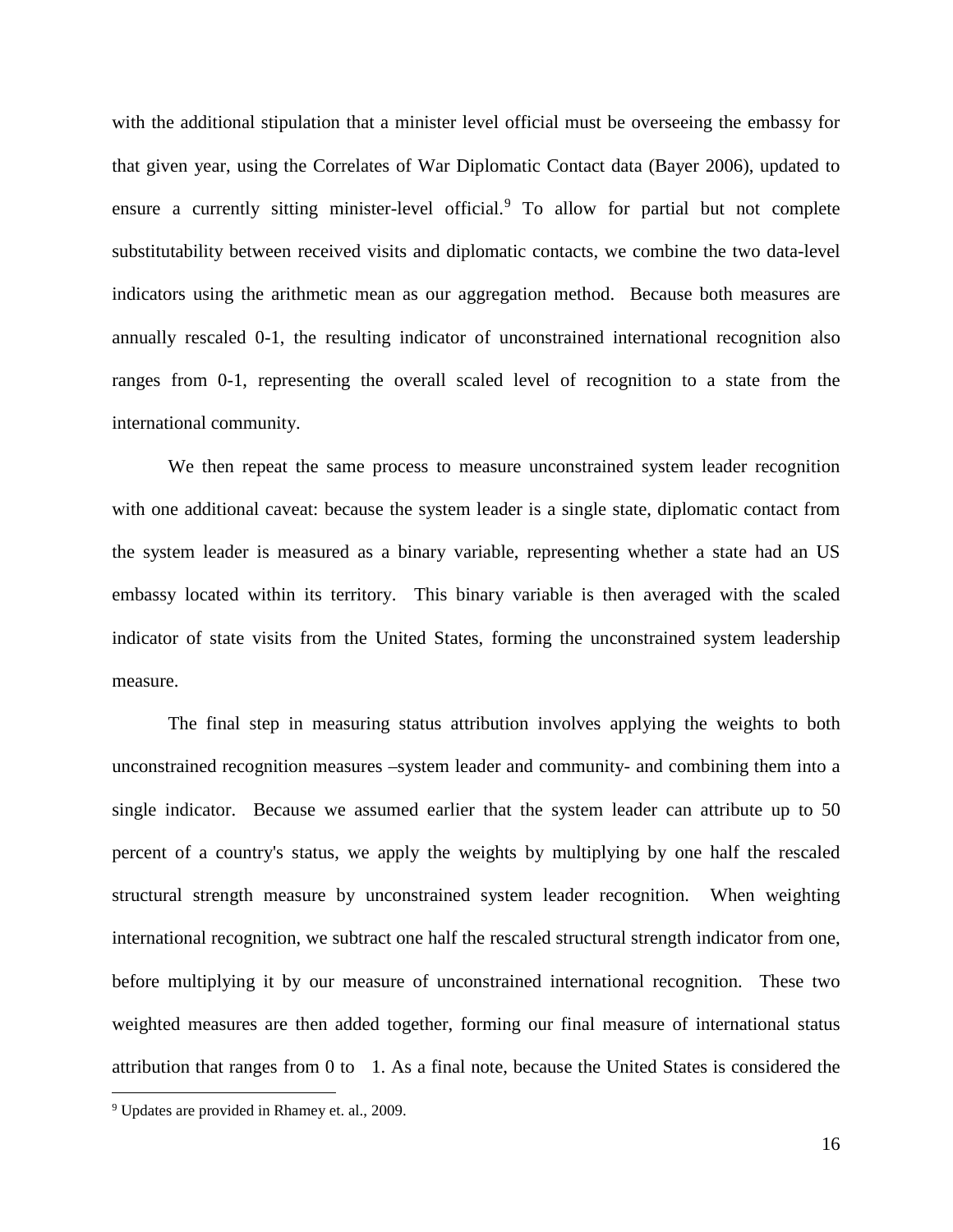system leader for the entire period, thus making system leader recognition undefined for it, we recode the United States to have a status value of 1 for the entire period.

#### **Major Power Capabilities**

As stated earlier, although material capabilities are not the sole constitutive element of major power, they still represent a necessary and inescapable component. Major power states must possess a combination of heightened military and economic capabilities, as depicted in figure 3. Because of the fungibility of economic resources (Waltz 1986), we believe that there is some partial substitutability between military and economic capabilities. While the strongest and most influential among the major powers would exhibit both heightened military and economic capabilities, we do not believe that some minor asymmetry between the two components should drastically diminish our overall indicator of major power capabilities. As such, after independently measuring both military and economic capabilities for each state, we aggregate them together using the arithmetic mean.

Military capabilities consist of two components representing military strength and the ability to project that strength. We focus on military spending as our indicator of military bulk. <sup>10</sup> We create annual scales of military expenditures using data from the Stockholm International Peace Research Institute by ranking each state's annual military spending into percentiles. Again, we prefer percentiles rather than dividing by the annual maximum because the United States is an atypical outlier in military spending.

Because military spending does not always equate to an ability to project those resources, we create a second component of military capabilities which we term military reach. Military reach is measured as total expenditures over military personnel (Fordham 2006). This measure

<span id="page-17-0"></span><sup>&</sup>lt;sup>10</sup> An alternate measure commonly used in the literature, the Correlates of War Composite Index of Material Capabilities (CINC score), more accurately measures military potential, through its incorporation of population demographics, energy consumption, and iron and steel production.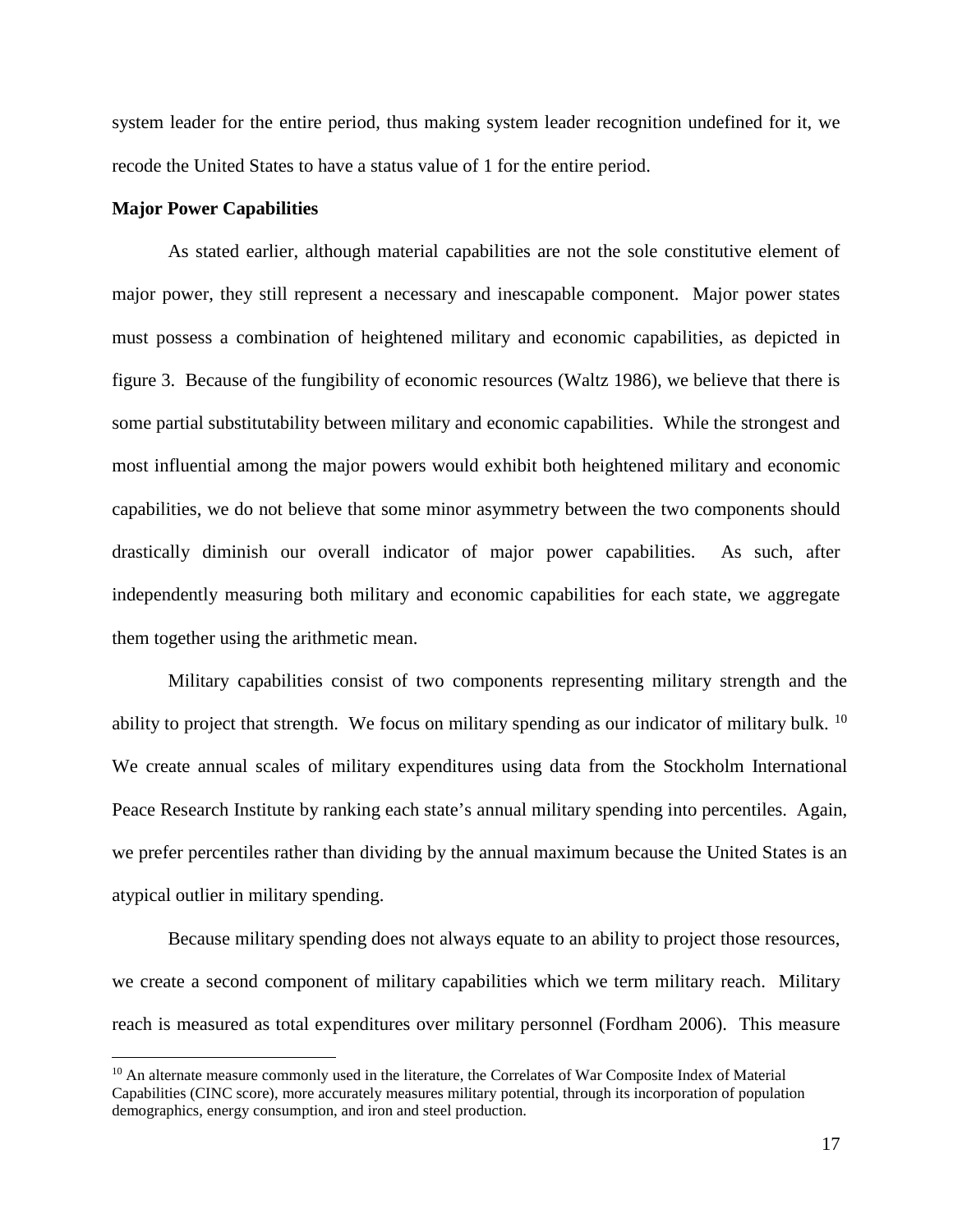captures a technological component of states' militaries, and proxies for a state's ability to project their military to all corners of the world. Again, we rescale this variable annually, using percentiles, before aggregating it with the indicator of military strength using the arithmetic mean.

Similar to the military components of major power capabilities, economic capabilities are divided into one measure of bulk and another of reach. We rely on the overall size of the economy (GDP) as our indicator of economic bulk, using data from the Penn World Tables, which are again rescaled 0-1 using annual percentiles to account for outliers. Economic reach is operationalized as a state's contribution of global trade for each given year. Using COW bilateral trade data (Barbieri, Keshk, and Pollins 2008), we divide the value of exports from each country over the total value of all exported goods for each year. The resulting value is rescaled annually using percentiles, to form our indicator for economic reach. This measure of economic reach is aggregated with our scale of economic size using the arithmetic mean to create our indicator of economic capabilities. As a final step, we average the cumulative measure of economic capabilities with the cumulative measure of military capabilities in order to create creating our final indicator of material capabilities.

#### **Behavior**

Our theoretical model suggests that willingness to behave like a major power, as well as the ability to act independently of other great powers, are the final crucial components required for status attribution. We look for indications of foreign policy leadership and independence in both cooperative and conflictive aspects of behavior. Figure 4 provides a visual summary of our conceptualization of major power behavior. As suggested above, the distinction between the cooperative and conflictive realm is relevant, as states engaging in major power-like behavior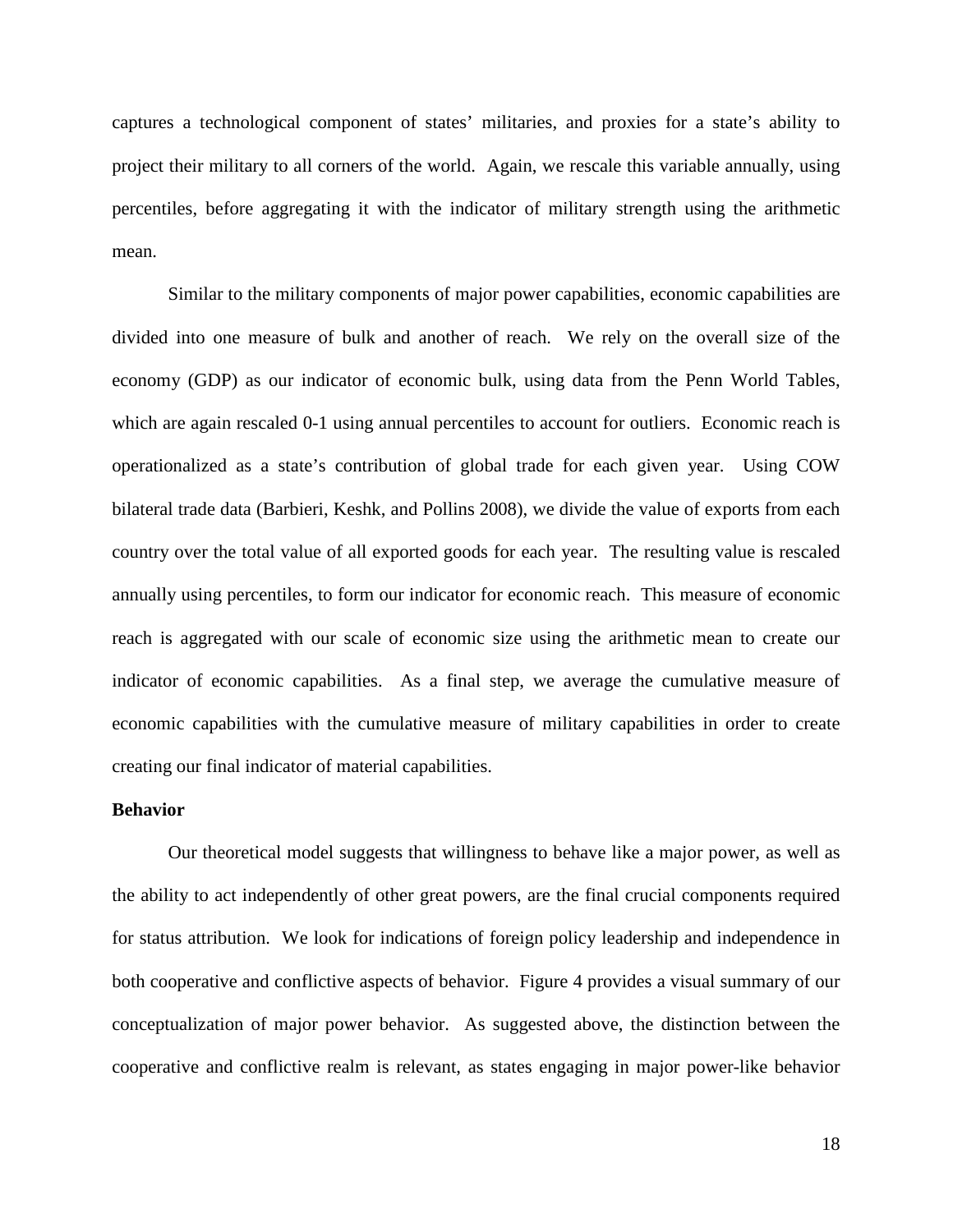must be able to use both forms of behavior in order to shape international politics. Therefore, we begin by first seeking indications of foreign policy initiative and independence separately within the realm of cooperative and conflictive foreign policy behaviors. To measure behavior, we rely on international events data, which codify daily interactions of states, as indicated by the IDEA events data (Bond et al. 2003).

We begin by recording annual counts of the cooperative and conflictive events initiated by each state. We then identify unusual levels of behavior by rescaling annual counts of initiated events into percentiles, forming two 0-1 scales: one for conflictive events and one for cooperative events. However, in addition to engaging in unusual amounts of conflictive and cooperative foreign policy behavior, we also require that a major power should be able to act relatively independent from other major powers. To this end, we devise a measure of foreign policy independence (FPI) that acts as a penalty on foreign policy behavior that closely matches the behavior of the system leader.

Foreign policy similarity is a measure of the extent to which a state's foreign policy profile is similar to that of another power. We draw on the network concept of structural equivalence (Wasserman and Faust 1994) and measure the extent to which states behave in similar ways towards similar targets. Rather than take a count of events, which we do above, we weight all foreign policy behaviors using the Goldstein scale (Goldstein 1991) which attaches a 0-10 ranking of the intensity of conflictive and cooperative events. We aggregate these scores annually following the methods suggested by Dixon (1983), to create annual weighted score to summarize the central tendency of foreign policy behavior initiated by one state relative to a target. Using these two profiles of cooperative and conflictive behavior, we then measure the correlation between these separate foreign policy profiles for each state and those of the system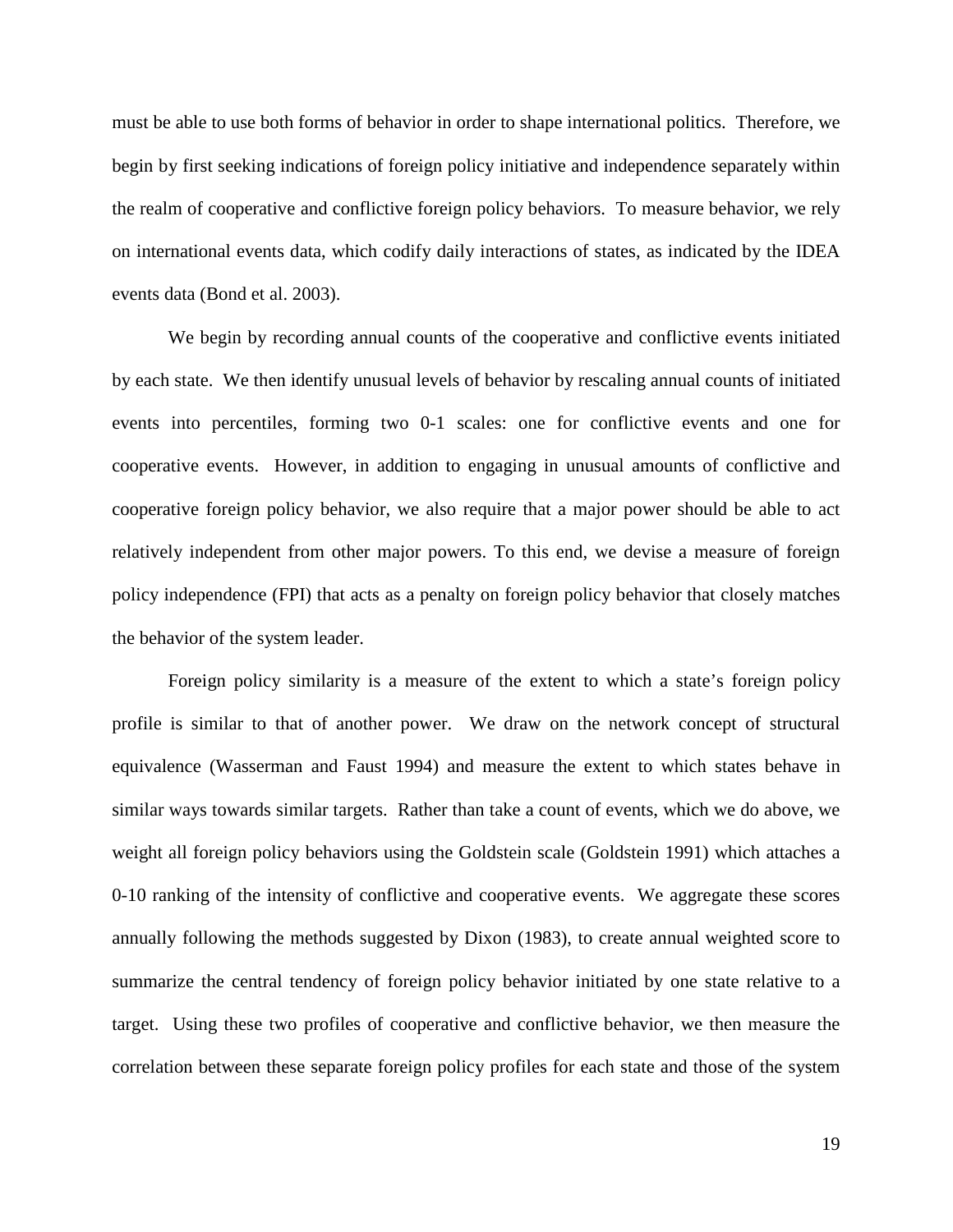leader (the United States)<sup>[11](#page-20-0)</sup>. This process produces a correlation coefficient, ranging from  $-1$  to 1, with higher values representing a greater degree of similarity between the annual foreign policy profiles of two states.

We weight cooperative and conflictive behavior using our indicator of foreign policy independence by subtracting the FPI indicator from 1. When there is no correlation between a state's foreign policy behavior and the system leader's, the state receives no penalty to its behavioral rankings. In contrast, when a state exhibits foreign policy behavior increasingly similar to the system leader, its willingness to be an independent force in the international system may be questioned. As that FPI coefficient increases, it serves to diminish the overall impact of a state's behavior on its overall major power behavior ranking. As summarized in Figure 4, the FPI indicators are combined with the cooperative and conflictive behavior of each state through multiplication, before the cooperative and conflictive components of major power behavior are aggregated together using the arithmetic mean to form our overall measure of major power behavior.

#### **Attribution of Major Power Status in International Relations**

This effort differs from our previous work in that here we seek to establish whether and how behavioral and capability traits influence the attribution of major power status. Before we can achieve this goal, though, we search for validity in our measures by cross referencing them with the major power typology identified by Corbetta, Volgy, Grant, and Baird (2008), who differentiate between status consistent major power, overachieving status inconsistent major powers, and underachieving status inconsistent major powers. Although our data covers a 17 year period, we aggregate to the country level for the entire time period, measuring both the central tendency and standard deviation of the three measures over this 17 year period. We

<span id="page-20-0"></span><sup>&</sup>lt;sup>11</sup> These calculations were implemented in UCInet version 6.528(Borgatti, Everett, and Freeman 2002)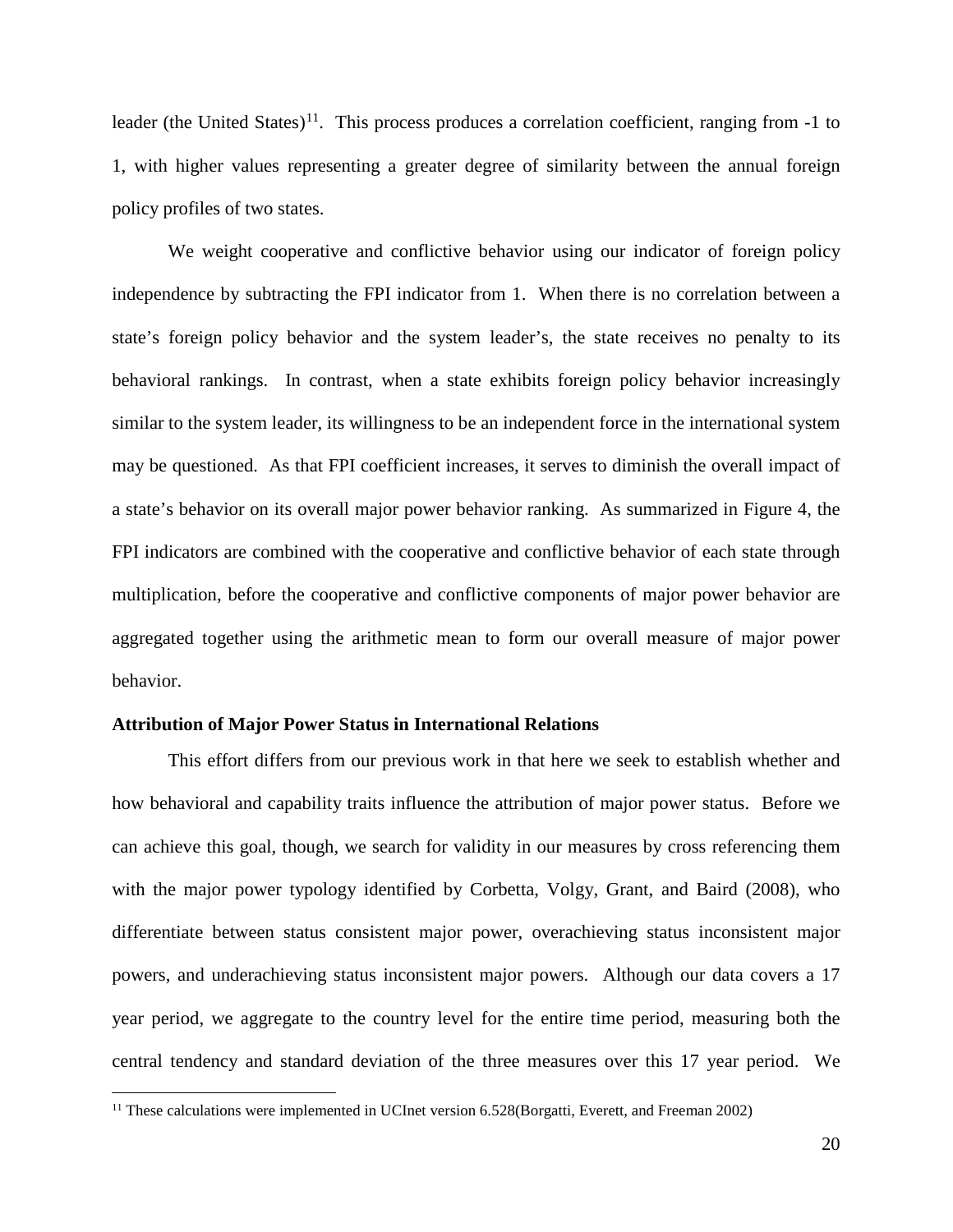acknowledge that looking at the entirety of the post-Cold War period is not nearly as precise as the 5-year windows used by Corbetta, Volgy, Grant, and Baird (2008; 2010), but note that, in classifying major power status for the entire era, our interest is both in the precise estimates of the status, behavior, and capabilities as well as in their fluctuations over the era. In this manner, we can look at both the consistency of their intersection, as well as the individual stability of those characteristics over time.

Figure 5 illustrates states' average level of attributed major power status for the post-Cold War era. It compares the central tendency of attributed status (on the y-axis) to its standard deviation (on the x-axis). For our purposes, we are most interested in those states falling in the upper-left quadrant of this graph—those consistently receiving elevated levels of attributed status. Unsurprisingly, the relationship between the means and standard deviations of attributed status is curvilinear and heteroskedastic. States receiving both high and low levels of status appear to do so consistently, while those receiving moderate levels of status experience much greater variability. This pattern appears to lend validity to this indicator of attributed status.

Figure 6 refocuses attention towards the upper-left quadrant of figure 5, including only those states receiving a value of .8 or higher on the status attribution indicator. Of immediate notice is that a series of clusters seem to appear. As the system leader, the United States resides alone with a status of 1. Next, with status of approximately .95 or higher is the cluster of the status inconsistent major powers identified by Corbetta, Volgy, Grant, and Baird (2008, 2010). While Germany's status is slightly lower than the other members of this cluster, its standard deviation clearly places it among this cluster rather than the next, which consists of Egypt, India, and Saudi Arabia. These states, most likely representing regional powers, experience greater variability in their attributed status than the status inconsistent powers. Indeed, glancing at their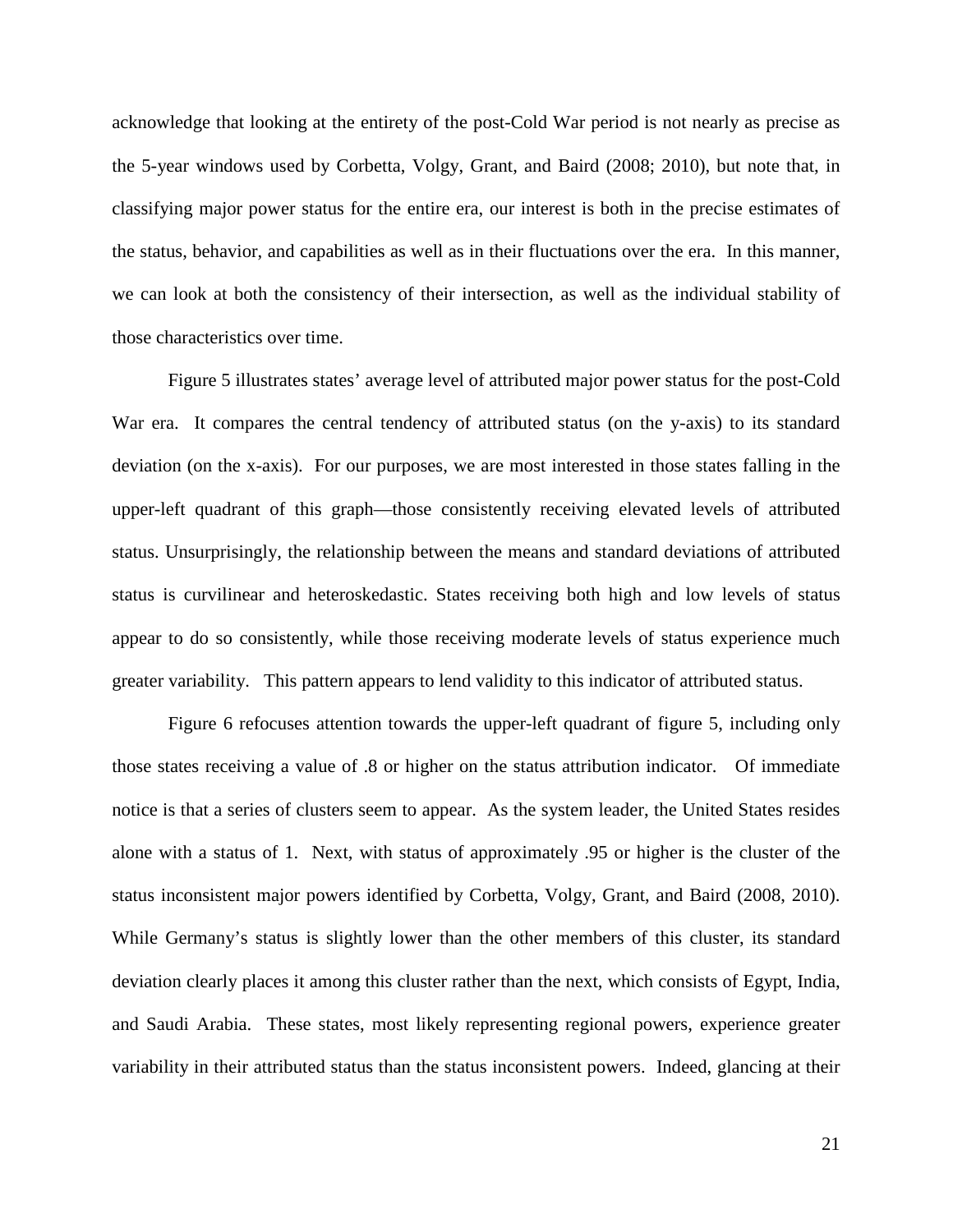scores for both capabilities and behavior explains why (see Table 2). Relative to the status inconsistent major powers, and although their behavior appears similar, Egypt, India, and Saudi Arabia all appear to experience either diminished or inconsistent capabilities (India and especially Egypt), or inadequate behavior (Saudi Arabia).

A third cluster appears to consist of Italy, Turkey, North Korea, and possibly Belgium. Belgium may be an interesting case, as it plays host too many intergovernmental organizations, most notably various organs of both the United Nations and the European Union. From our data, it is not possible always to differentiate between state visits to the Belgian government or these organizations, possibly inflating its score for community-based status attribution or attributing to its greater variance. Yet Belgium's capabilities and behavior appear to be in sync with those of North Korea, Turkey, and Italy. Together, these states may represent a third group of regional powers, either in ascension or in decline. North Korea is certainly attempting to augment its position in the international system, while the clustering of Turkey with Italy may be indicative of its long standing desire to join the European Union.

# **Determining Status Ascription**

Not only are a state's capabilities and behavior two of the components of its major power status, but they are also a theoretical determinant of the third component of its major power status: status ascription. We theorized that both the ascribed status from the community and the influence of the system leader are substantially determined by a state's military and economic capabilities as well as its conflictive and cooperative behavior. All of which leads us to several expectations that will help to test the validity of our conceptual construction of the constituent parts of major power status. We expect that major power capabilities, as measured in Figure 3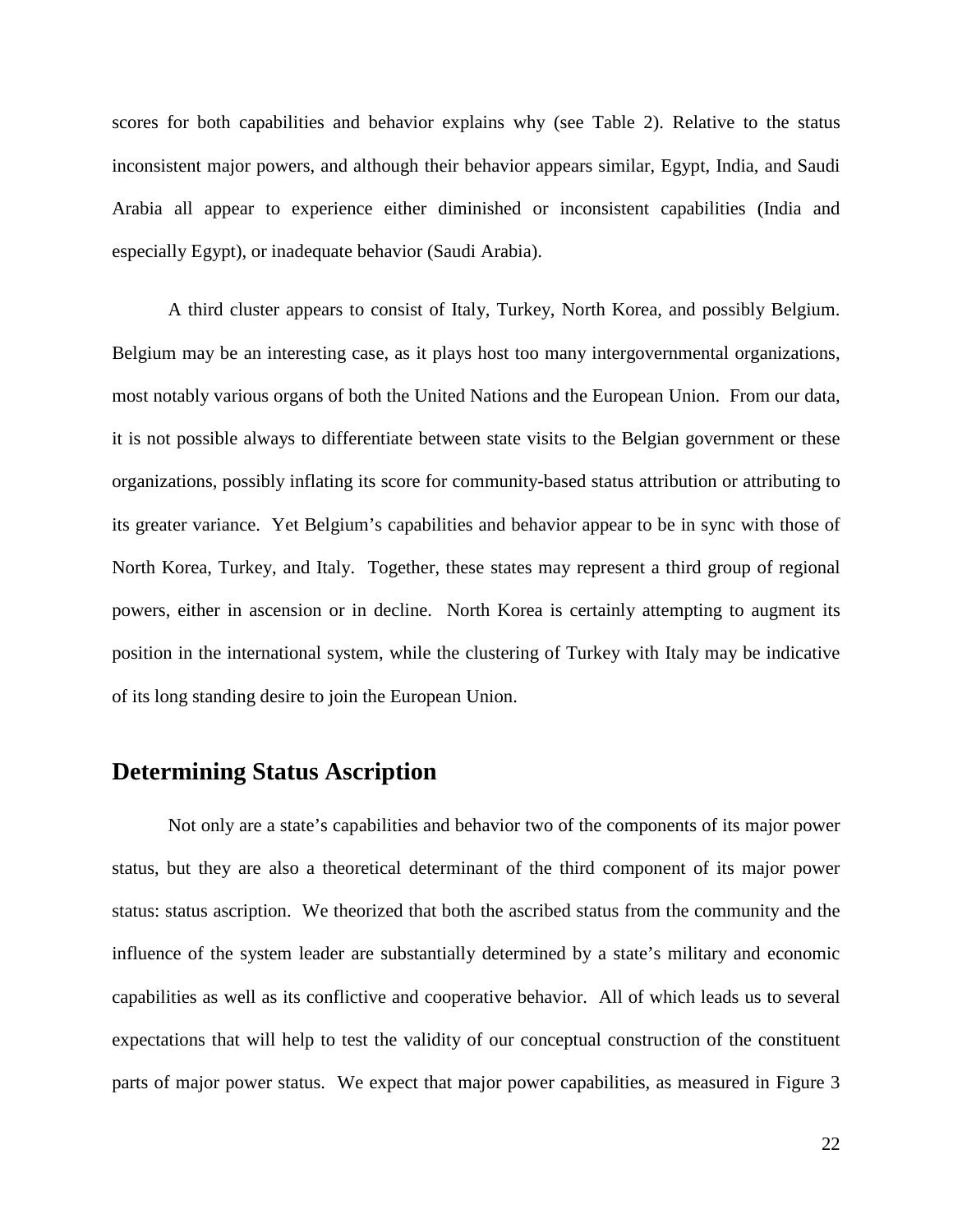and major power behavior, as measured in Figure 4 will highly significant determinants of ascribed status, as measured in Figure 2. Moreover, we expect these determinants to also be highly significant determinants of the separate types of status ascription, community based and system leader based, as noted in Figure 2. We use OLS regression to test these expectations, and the results from our analysis are presented in models 1, 2, and 3, in Table 3.

In model 1, we see that both behavior and capabilities are very strong and significant predictors of total attributed status (the aggregation of community and system leader status). Perhaps, the most important feature of model 1 is that with only two determinants, it is explaining over 76% of the variation in total ascribed status of states for the period 1990 to 2007. This result alone provides strong validity for our earlier theoretical arguments as well as our overall conceptualization and measurement of the components of major power status. While explaining that amount of variance is impressive in and of itself, it is also important to interpret the coefficients in a substantively meaningful manner. According to model 1, if a state were to increase its major power behavior by one standard deviation, it could expect to see an approximate increase in total ascribed status of 0.16, moving from the being a 0.80 in ascribed status, to 0.96, clearly receiving the status of a major power. While, this would admittedly be a huge increase in behavior, it demonstrates the substantive impact behavior has on total ascribed status.

Model 2, which tests the impact of capabilities and behavior on community status attribution, is remarkably similar to Model 1. Again, our model is explaining over 76% of the variance of community status ascription, and major power behavior and capabilities are both strong, highly significant determinants. Model 3, investigates the effect of unusual capabilities and behavior on system leader attribution. Here, we find interesting discrepancies from Models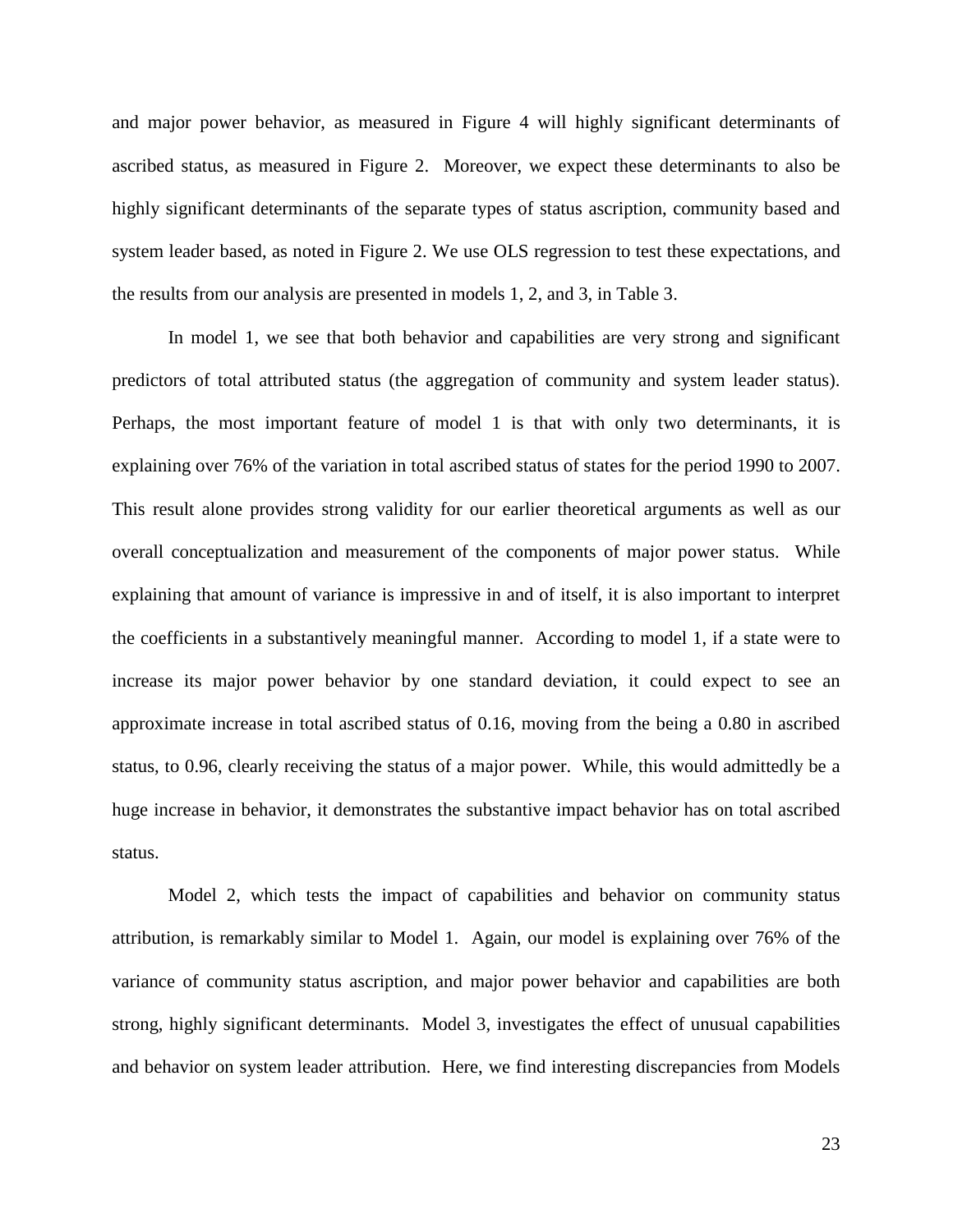1 and 2. While the coefficients are again highly significant, their size is much smaller, and the model itself, is only explaining a little over 29% of the variance in leadership status ascription, as compared to over 76% for the previous models. Still, there is variance in the first two models that we are not accounting for; the theoretical determinants of this absent variance will be examined in more detail in the discussion section of the paper.

Even though we argue that conceptually there are three constituent parts to major power status, we would be remiss if we did not examine the theoretical components that make up each constituent part's effect on status, with the theoretical components of major power capabilities and major power behavior consisting of military and economic capabilities, and conflictive and cooperative behavior, respectively. Table 3 presents three models that are the disaggregated versions of the models presented in Table 2. In Model 4, total attributed status is the dependent variable, and for the most part the results are what we would expect. The model explains over 77% of the variance of total attributed status, and all of the theoretical determinants are strong and significant predictors, with the exception of military capabilities. While, the fact that military capabilities on their own are not a significant predictor of total status attribution is a surprise, perhaps it is not as large a surprise as first thought. This result may simply be demonstrating that, as been previously argued, that in the post-Cold War system, military capabilities are simply not as important as economic capabilities and other dynamics, at least when it comes to status attribution (Goertz 2009). This does seem to be the case as military capabilities is a strong, positive and highly significant predictor of total attributed status until economic capabilities are included into the model and then military capabilities lose significance.

As is the case with the aggregated indicators, the disaggregated measures of capabilities and behavior predict community status attribution quite well. Model 5 appears is very similar to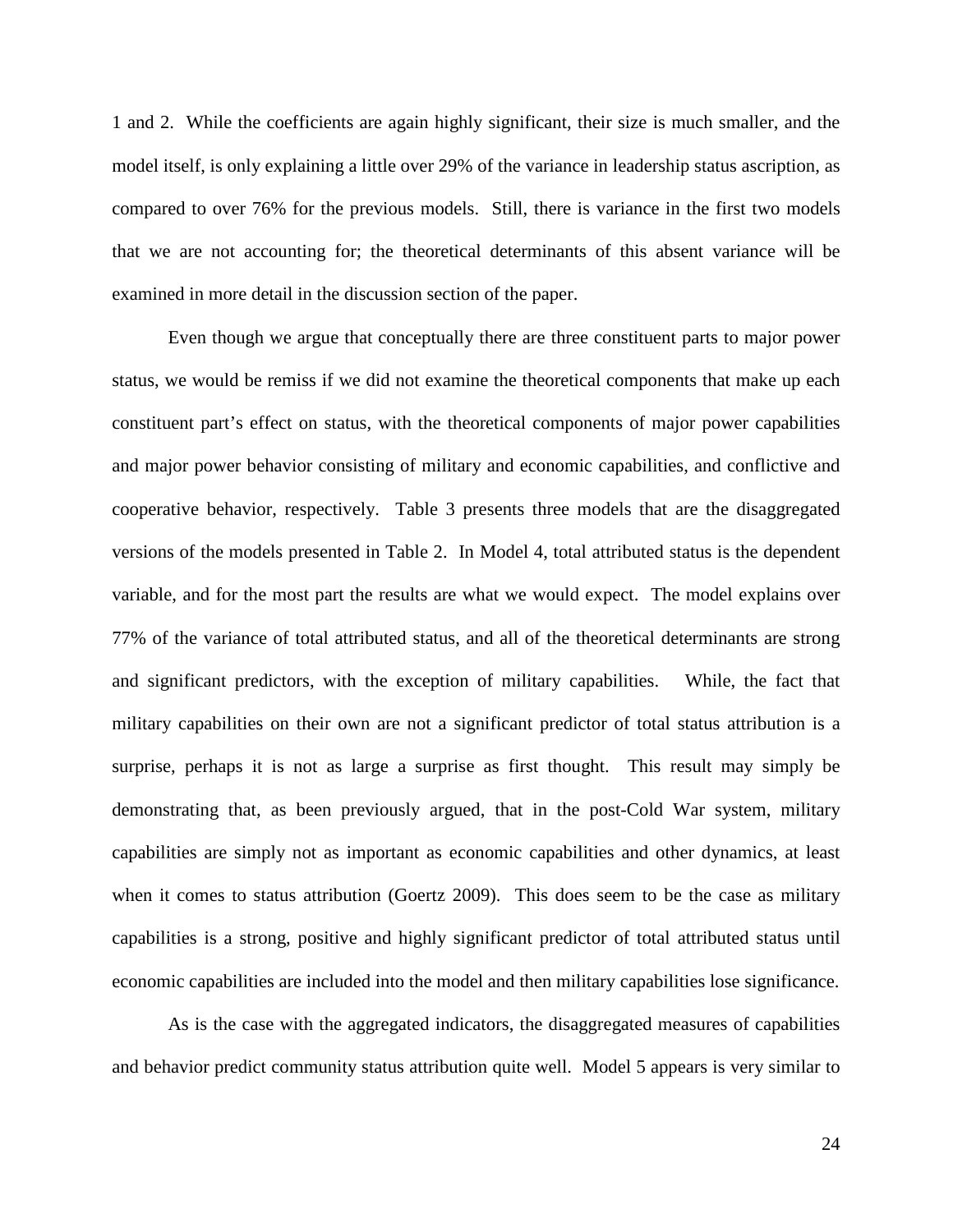Model 4. The only remarkable difference is that, as we move to community status attribution, the sign of the coefficient for military capabilities has flipped, while still insignificant. However, once again until economic capabilities variable is added to the model, military capabilities are a strong, positive and significant predictor of community-attributed status.

In the final model, Model 6, we see a different relationship between the theoretical determinants and system leader recognition emerge, as compared to total and community status attribution. Both military and economic capabilities are important determinants of system leader recognition, while only cooperative behavior appears to earn status from the system leader. However, similarly to military capabilities in the previous models, conflictive behavior is a positive and significant determinant of leadership status attribution, until cooperative behavior is included into the model.

The disaggregation of the original three models demonstrates that: 1) depending on the form of status attribution under consideration, certain theoretical components of behavior and capabilities have a stronger impact on differing aspects of status attribution; and, 2) because the determinants that are insignificant in the full disaggregated models are positive and highly significant when their corresponding theoretical component is removed from the model, the simpler aggregated Models 1, 2, and 3 are arguably the most appropriate. They are the most appropriate theoretically, as well as in terms of model quality due to their large explanatory power, while being incredibly parsimonious. Moreover, the Schwarz criterion is smaller for the aggregated models compared to their disaggregated counterparts. This is not to say that the disaggregated models lack value. Their value is demonstrated by their apparent support of the argument that economic capabilities are more prescient in the post-Cold War era. The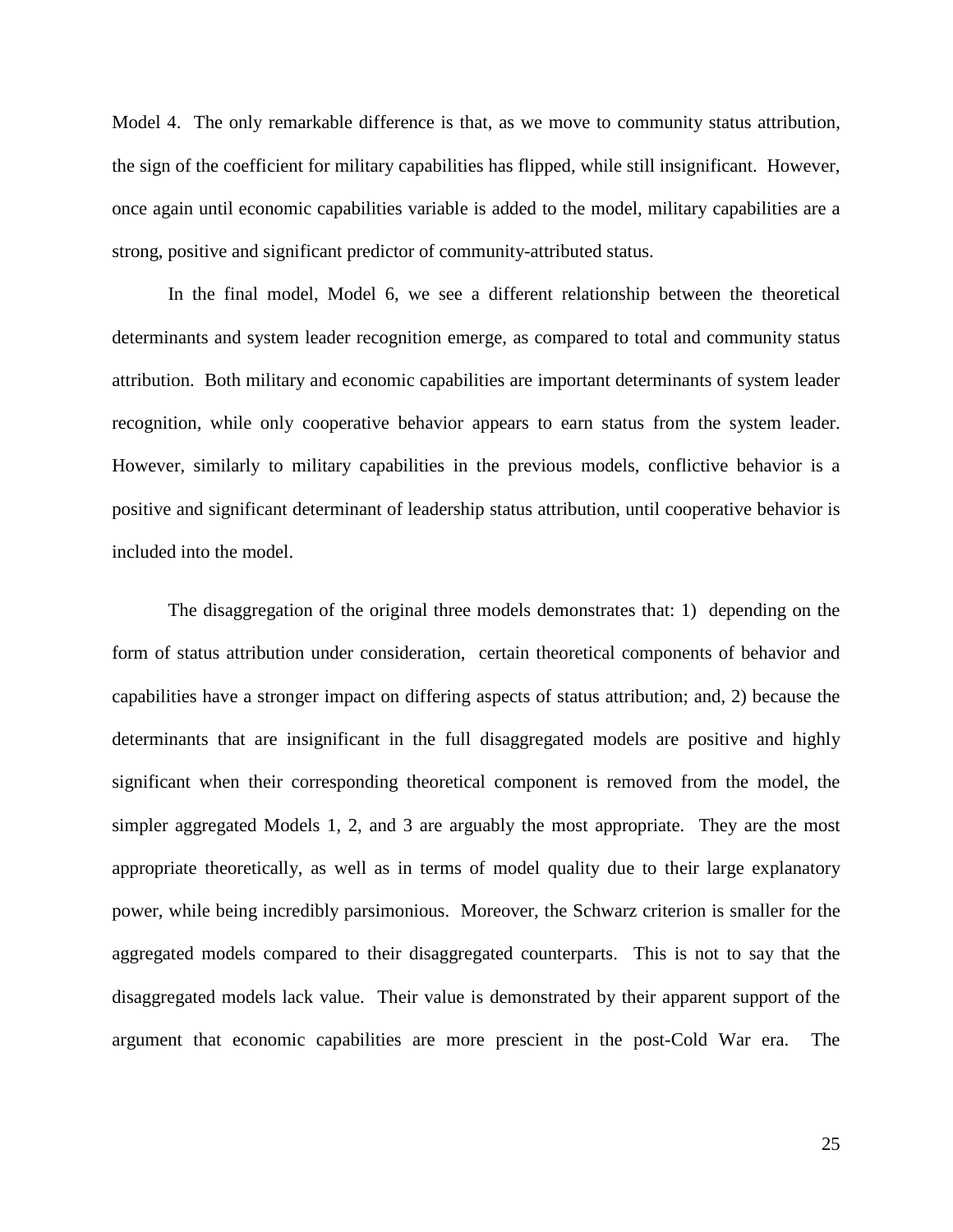information provided by the both sets of models should proved incredibly valuable in terms of theory testing, both existing and new, once the entire post WWII period has been coded.

# **Conclusions**

Although it has never formally surfaced in the literature, a complaint frequently heard among international relations scholars is that existing measures of major power status are simply "place holders" for specific country names. That is, in any empirical model, one would obtain the same results by replacing a major power variable with the proper names of the few states that belong to the major power club. The implication of this critique is that proper country names explain little theoretically and substantively. Along similar lines, international politics researchers have been criticized for using, at the same time, indicators of both major power status and capabilities in their empirical models (Ray 2003). The rationale behind this critique is that major power status is almost exclusively determined by the possession of material capabilities.

We concur with these criticisms to the extent that they highlight the inadequacy of existing measures of major power status. We depart, however, from these critiques in our belief that major power status matters in international relations research, and that the number of and ranking among major power states is a predictor of systemic dynamics and state-level interactions. Thus, the present research and our previous efforts have been aimed at providing a more exhaustive theoretical definition of major power status and a richer operationalization of the concept. We cover territory well-known to international relations scholars in tapping into the popular opportunity and willingness framework, and in suggesting that major power status requires both opportunity (the material capabilities needed to act as a major power) and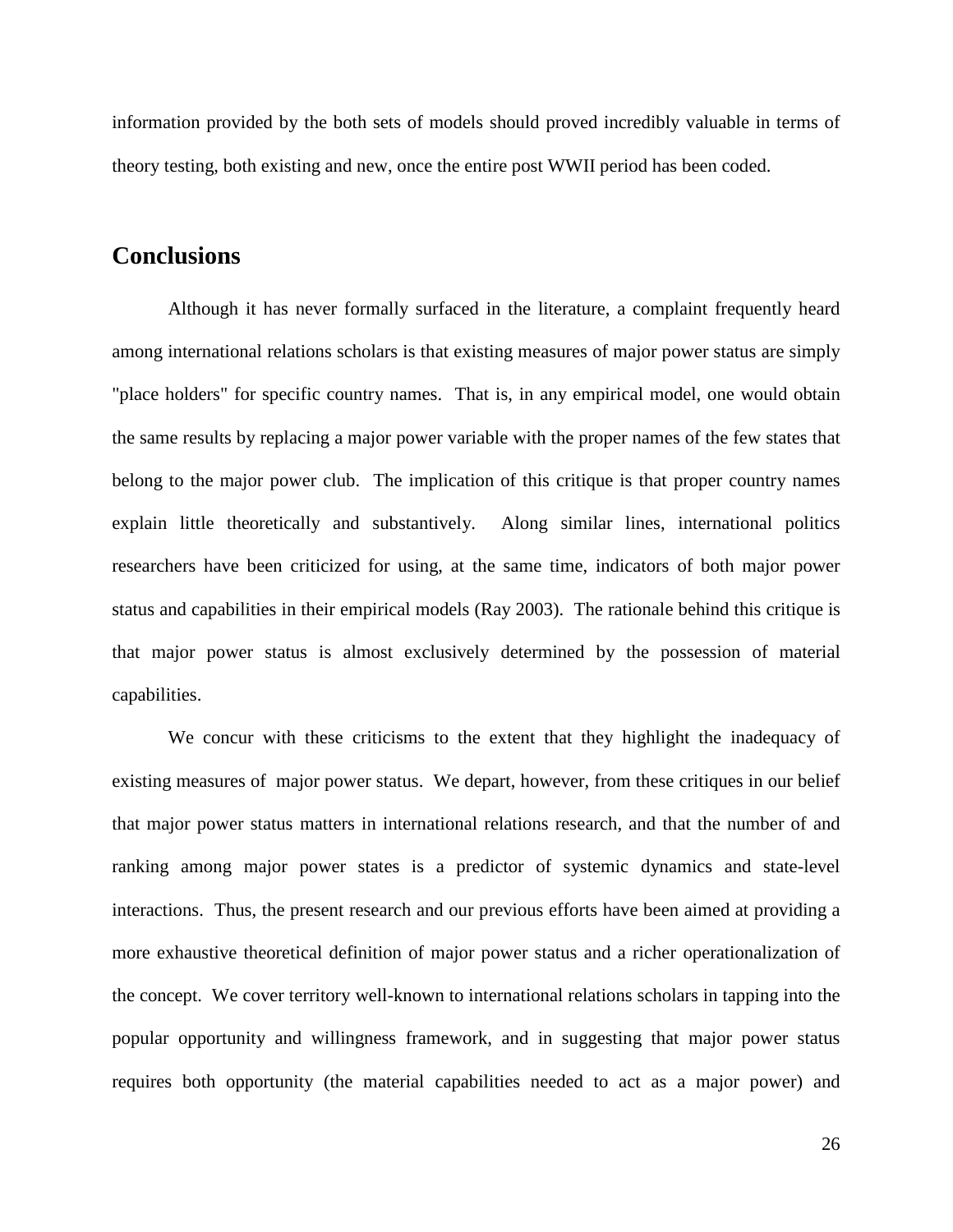willingness (the desire to behave like a major power state). We cover, instead, new ground in our suggestion that status is something more than behavior and capabilities. Social Identity Theory suggests a third dimension to social status -ascription- and it indicates that ascription may come from the few who already have status (in group attribution), likely influenced by the strongest of the in-group (system leader) and/or from the larger social group (community attribution).

On the basis of this tri-dimensional conceptualization of major power status, we have identified in our previous work three categories of major power states: those who consistently display capabilities, behavior, and attribution; those who receive attribution while lacking either sufficient capabilities or unusual behaviors; and those who fail to receive attribution of status while displaying both the opportunity and the willingness to act as major powers. Because the three dimensions of major power status are intrinsically connected, this paper has been directed to investigating the extent to which status attribution depends on capabilities and behavior. In order to achieve this goal, we have attempted to develop a systematic procedure for measuring status, capabilities, and behavior that would eschew the existing ad hoc criteria for the identification of major power states. In particular, we wanted to avoid the traditional "we-knowa-major-power-when-we-see-one" approach, which leads to simplistically binary measurements of the major power concept.

The only instance in which we have felt confident assigning major power status *ex ante* is the uncontroversial case of the United States, which unquestionably has dominated the international system since the end of World War II. However, this expedient has allowed us to develop continuous scales for the multi-faceted attributes of the concept of major power status. And while we have had to make some unavoidable, arbitrary decisions in the measurement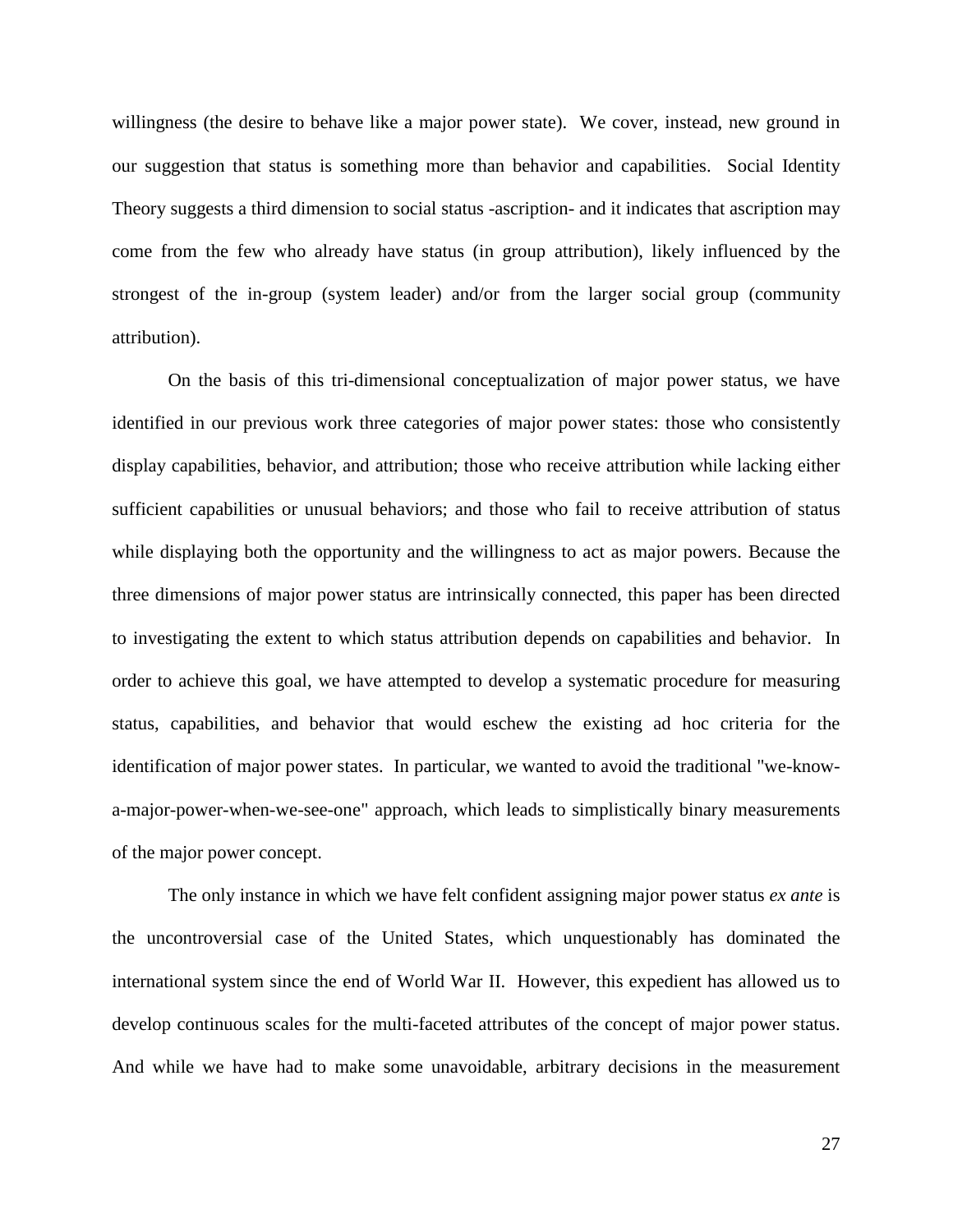process, in this way we have been able to provide a more fine-grained rank-ordering of states along the constitutive dimensions of major power status. As shown in the empirical section of the paper, these measurements have both remarkable face validity and considerable predictive power. In their aggregate or disaggregate forms, our measure of states' unusual material capabilities and behavior effectively predict the ascription of major power status.

Two findings in particular stand out. First, contrary to widespread belief, military capabilities alone do not predict major power status ascription. This finding provides empirical support for numerous analyses suggesting that post-Cold War international politics have changed considerably, and that economic dynamics are now more important than traditional military, geopolitical interests. Second, while still effective at predicting status ascription, material capabilities and behavior are better at explaining community attribution than system leader attribution. We suggest two potential explanations for the latter finding. First, the dynamics by which status is attributed differ markedly between the small group of existing major powers and the rest of the international community. Medium and small powers may be indeed looking only at material capabilities and behavior in recognizing a major power state as having status. However, it is possible that the existing major states may be looking at additional "signs," such as acceptance of certain norms of international behavior, standing under international law, participation and bargaining power in international regimes, and a certain degree of satisfaction with the systemic status quo. Such an explanation is consistent with the distinctions between status consistent and status inconsistent major powers we have identified in previous work (Volgy, Corbetta, Grant, and Baird 2008, 2010). A second possible explanation is that the system leader—the United States in this case—has attributed more status to those states that have acted to assist it with pursuit of policy objectives in the post-Cold War era. Note for example that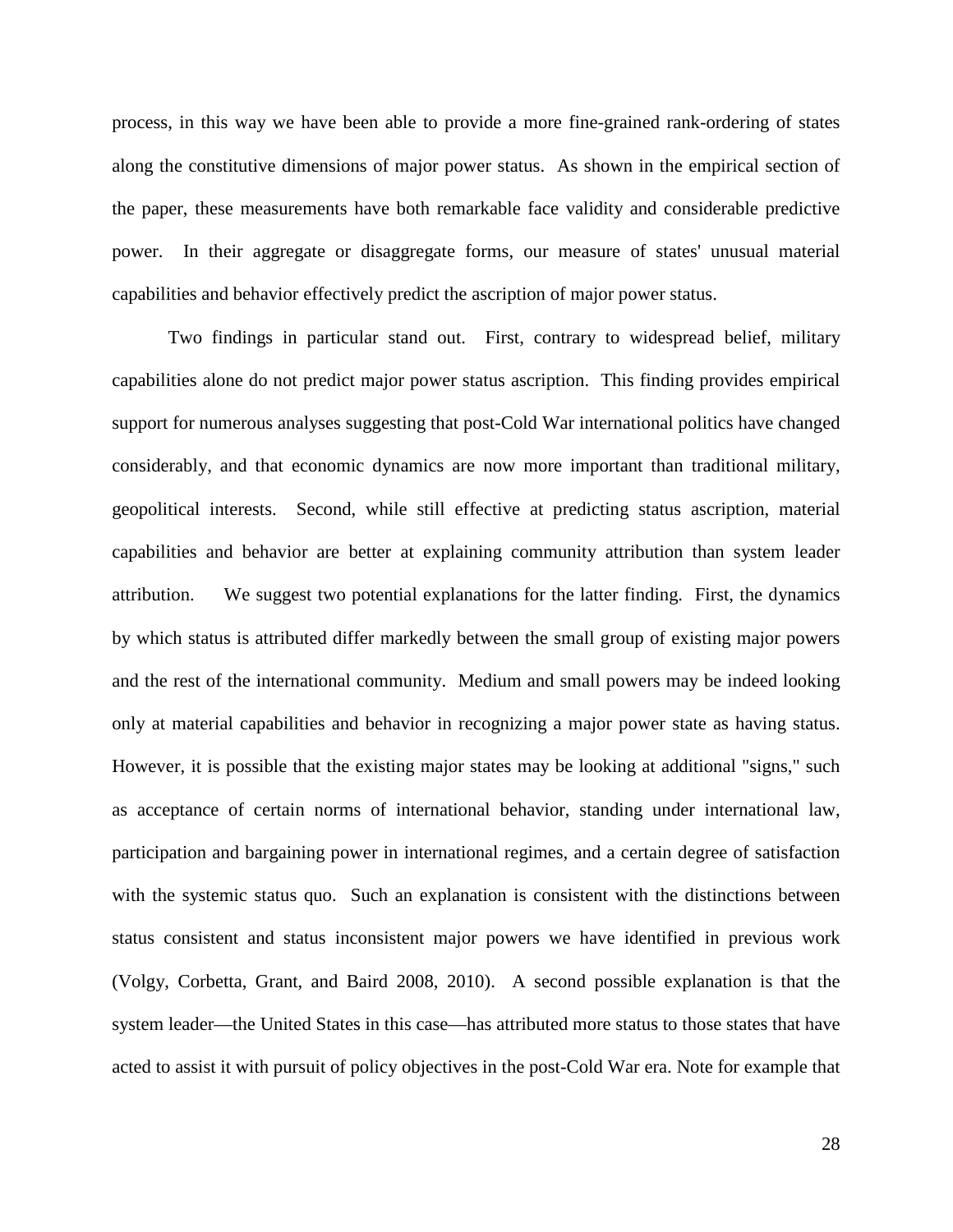it attributes more status to states engaging in cooperative rather than conflictual behavior at a time when it has faced considerable opposition -often in the form of "soft balancing"- by other aspiring members of the major power club. Both potential explanations will require more examination in future work

Nonetheless, we believe that this exercise has considerable theoretical and empirical import. A visible contribution is that it allows us to circumvent the discrepancies, outlined in the introduction, between the polarity of the international system and the number of major powers as measured in existing data sets. It also allows us to capture more subtle differences among the major power states and movements up and down the major power ladder. Finally, it may lead international relations scholars to think more thoroughly about such widespread practices as the use of coarse major power measure as criteria for political relevance, and about the fact that current measures of major power status seem to significantly predict any kind of international phenomena without the ability to discriminate among them. Our future work is indeed directed at comparing the capacity of our measure of major power status to predict a wide range of international phenomena with the predictive power of existing measures.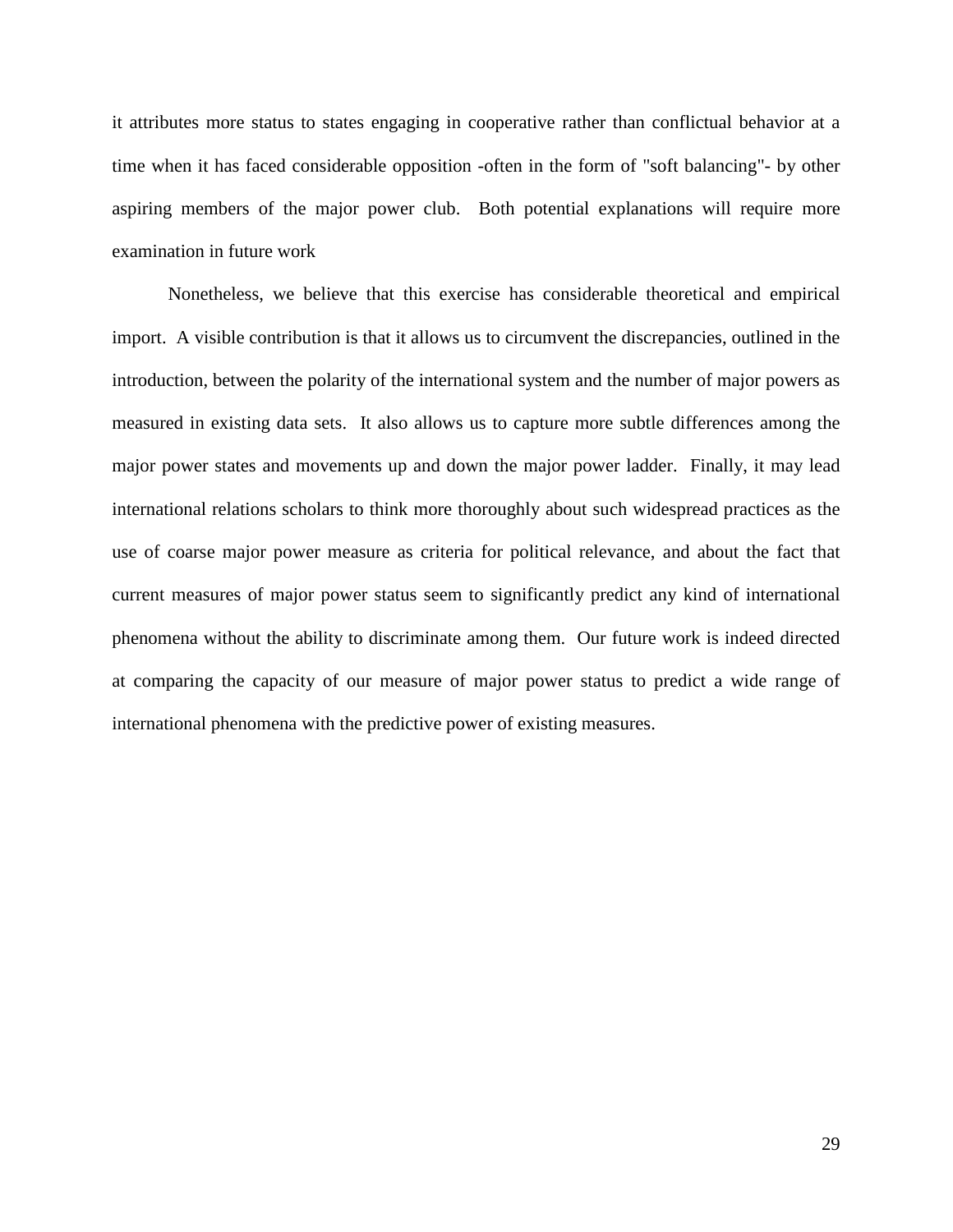| 1990                  |      | 1995                  |      | 2000                  |      |
|-----------------------|------|-----------------------|------|-----------------------|------|
| <b>United States</b>  | .141 | <b>United States</b>  | .145 | <b>United States</b>  | .150 |
| <b>Russia</b>         | .128 | <b>China</b>          | .125 | China                 | .131 |
| <b>China</b>          | .108 | India                 | .065 | India                 | .068 |
| India                 | .060 | <b>Russia</b>         | .064 | Japan                 | .053 |
| Japan                 | .050 | Japan                 | .054 | <b>Russia</b>         | .053 |
| <b>West Germany</b>   | .030 | <b>Germany</b>        | .031 | <b>Germany</b>        | .028 |
| <b>East Germany</b>   | .027 | <b>Brazil</b>         | .026 | <b>Brazil</b>         | .026 |
| <b>United Kingdom</b> | .025 | North Korea           | .024 | North Korea           | .024 |
| <b>Brazil</b>         | .023 | <b>United Kingdom</b> | .024 | <b>United Kingdom</b> | .024 |
| <b>France</b>         | .020 | <b>France</b>         | .023 | <b>France</b>         | .021 |

Table 1: Material Capabilities (CINC scores) and Post Cold War COW Major Powers

Note: Countries in bold are denoted Major Powers by the Correlates of War Project.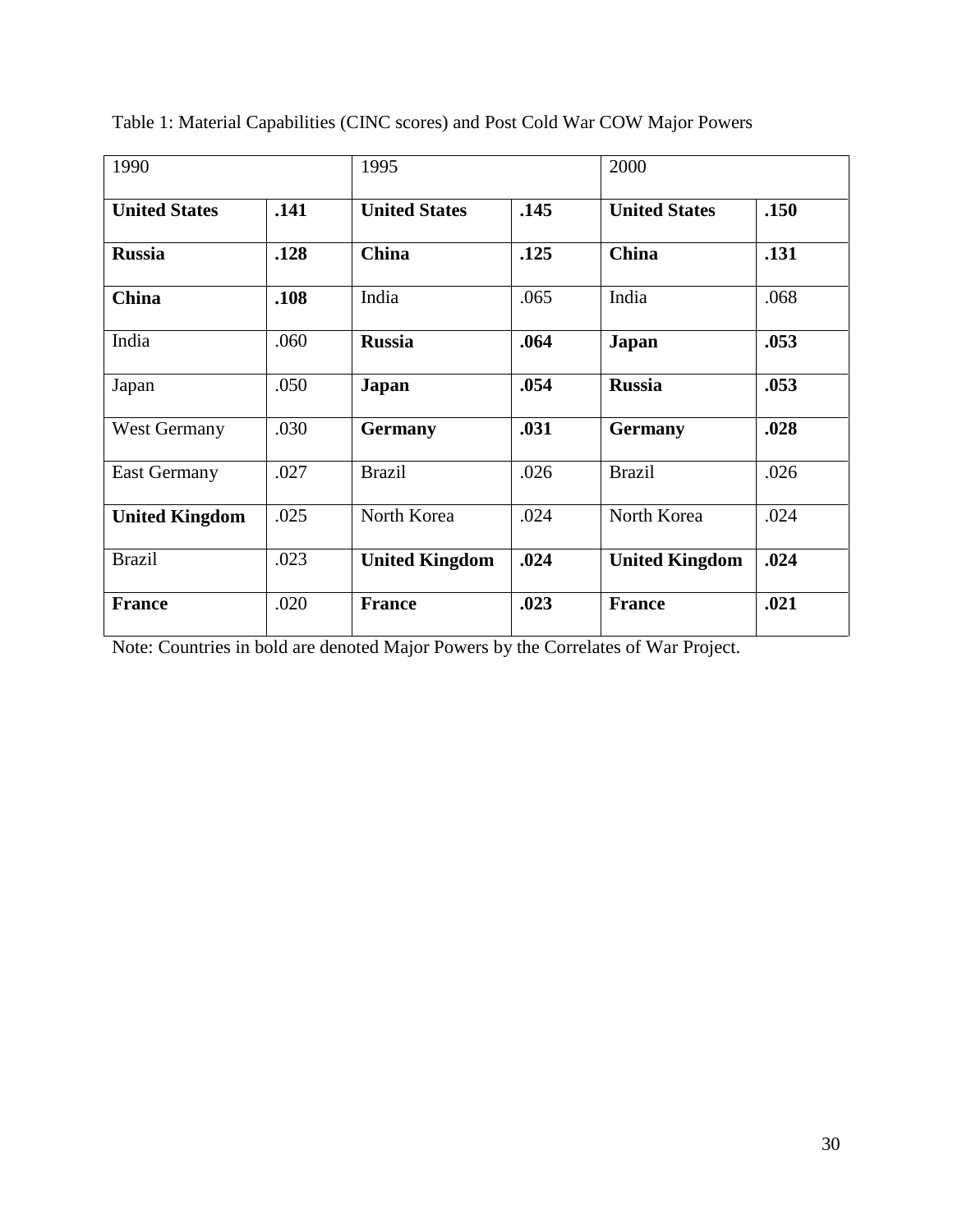Figure 1: A typology of major power status

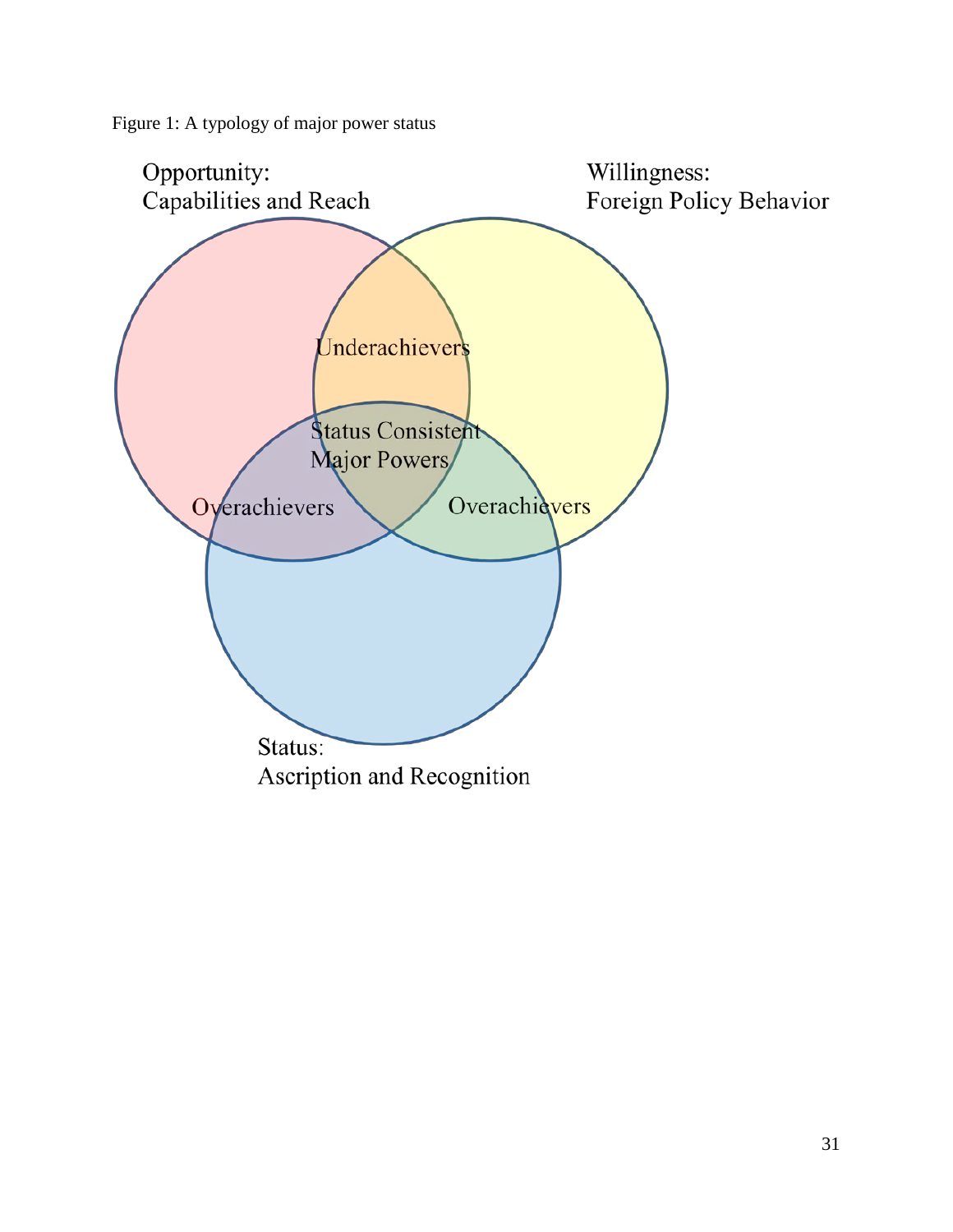# Figure 2: Status Attribution



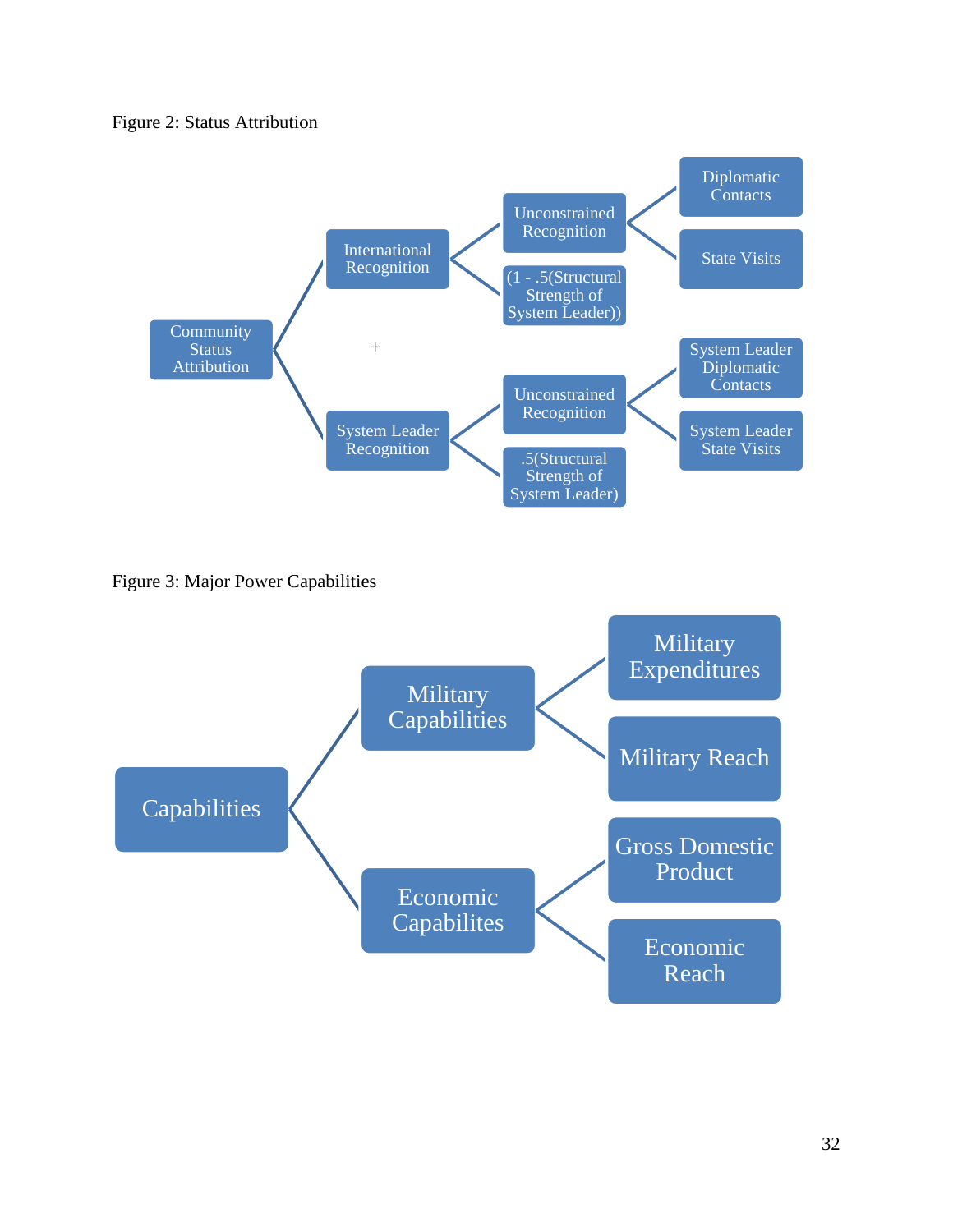# Figure 4: Major Power Behavior

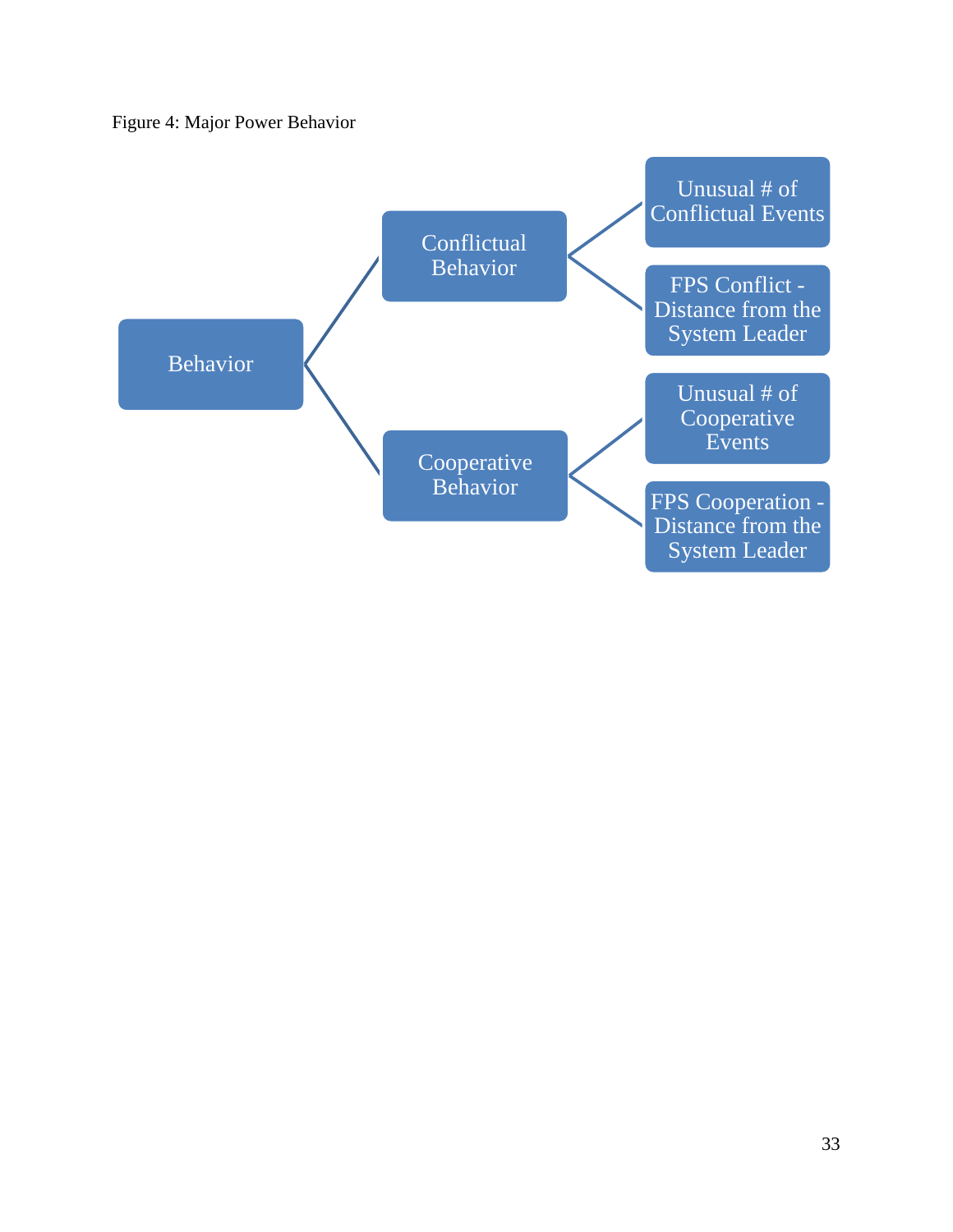

Figure 5: Major Power Status, 1990—2007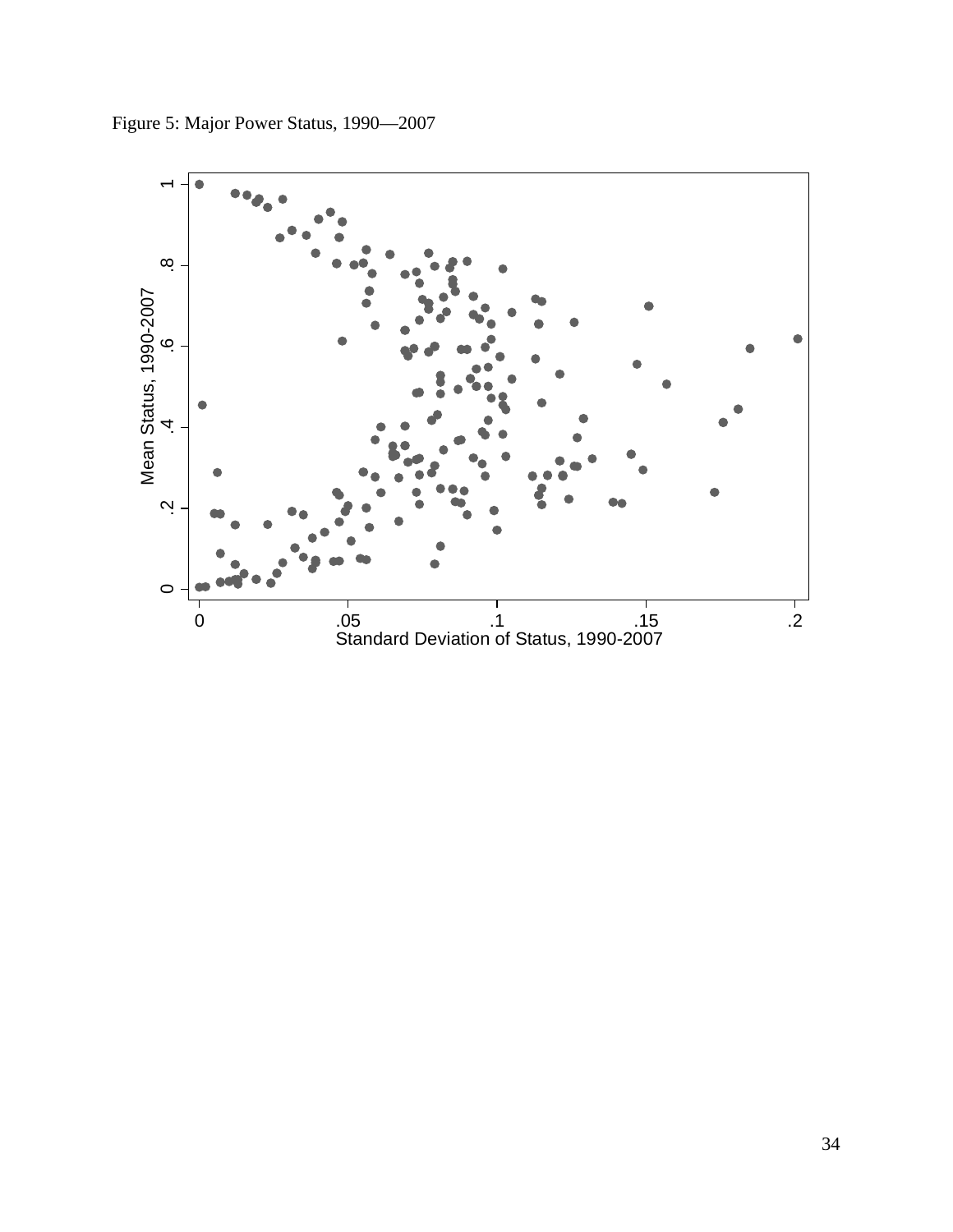

Figure 6: Elevated Major Power Status, 1990—2007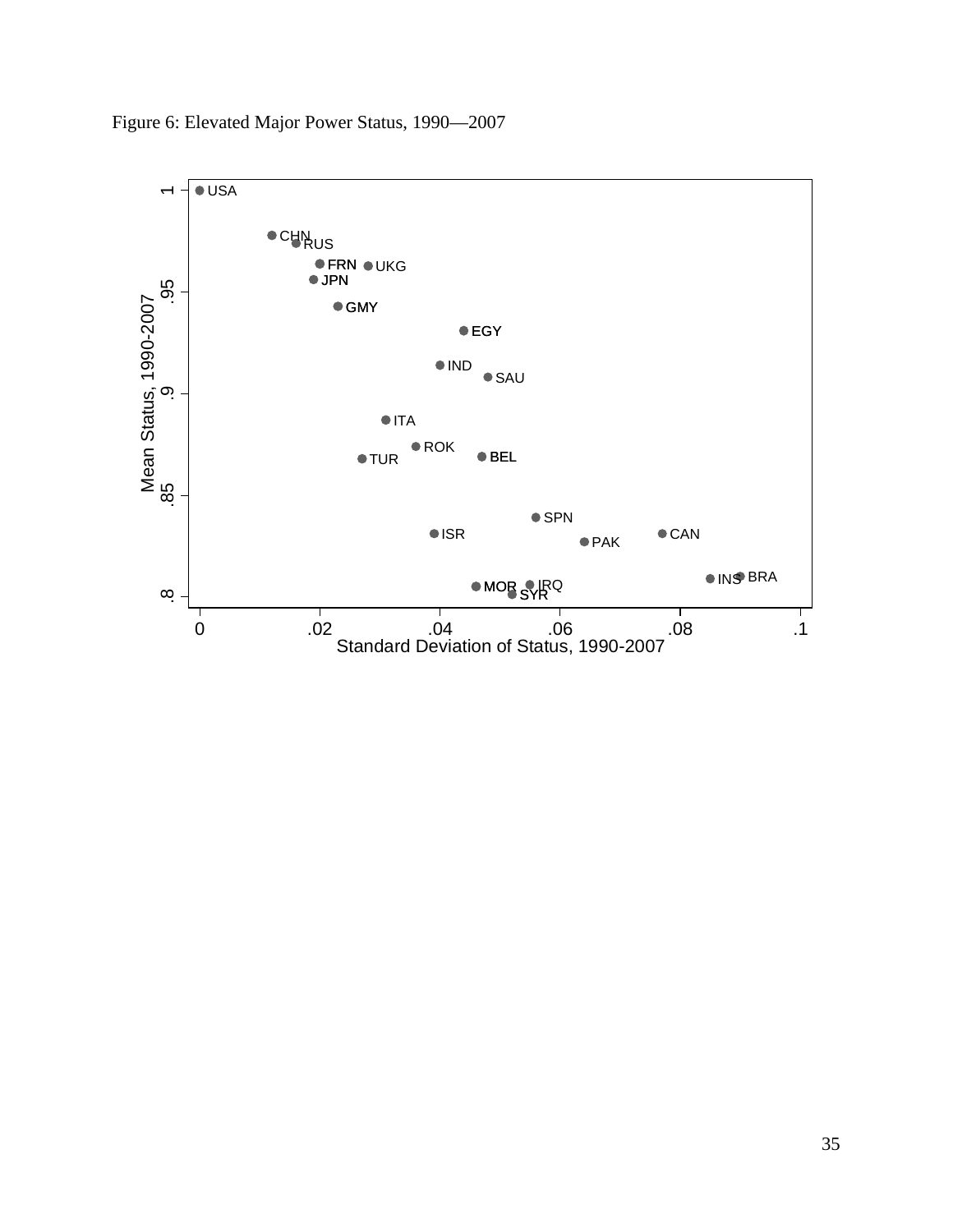|                      | <b>Status</b> | Capabilities | Behavior     |
|----------------------|---------------|--------------|--------------|
| United States (SCMP) | 1             | .997         | $\mathbf{1}$ |
|                      | (0)           | (.002)       | (0.)         |
| China (SIO)          | .978          | .890         | .814         |
|                      | (.012)        | .044         | .048         |
| Russia (SIO)         | .974          | .841         | .799         |
|                      | (.016)        | (.096)       | (.074)       |
| France (SIU)         | .964          | .963         | .794         |
|                      | (.020)        | (.007)       | (.044)       |
| United Kingdom (SIU) | .963          | .977         | .769         |
|                      | (.028)        | (.004)       | (.039)       |
| Japan (SIU)          | .956          | .975         | .787         |
|                      | (.019)        | (.008)       | (.035)       |
| Germany (SIU)        | .943          | .949         | .791         |
|                      | (.023)        | (.059)       | (.054)       |
| Egypt                | .931          | .631         | .772         |
|                      | (.044)        | (.017)       | (.046)       |
| India                | .914          | .813         | .788         |
|                      | (.040)        | (.019)       | (.049)       |
| Saudi Arabia         | .908          | .881         | .733         |
|                      | (.048)        | (.004)       | (.041)       |
| Italy                | .887          | .938         | .762         |
|                      | (.031)        | (.010)       | (.057)       |
| North Korea          | .874          | .851         | .799         |
|                      | (.036)        | (.017)       | (.038)       |
| Belgium              | .869          | .873         | .721         |
|                      | (.047)        | (.014)       | (.072)       |
| Turkey               | .868          | .812         | .748         |
|                      | (.027)        | (.021)       | (.046)       |

Table 2: Major Power Status, Capabilities, and Behavior, 1990—2007

Note: Entries are mean scores for the 1990—2007 period. Standard deviations are in parentheses.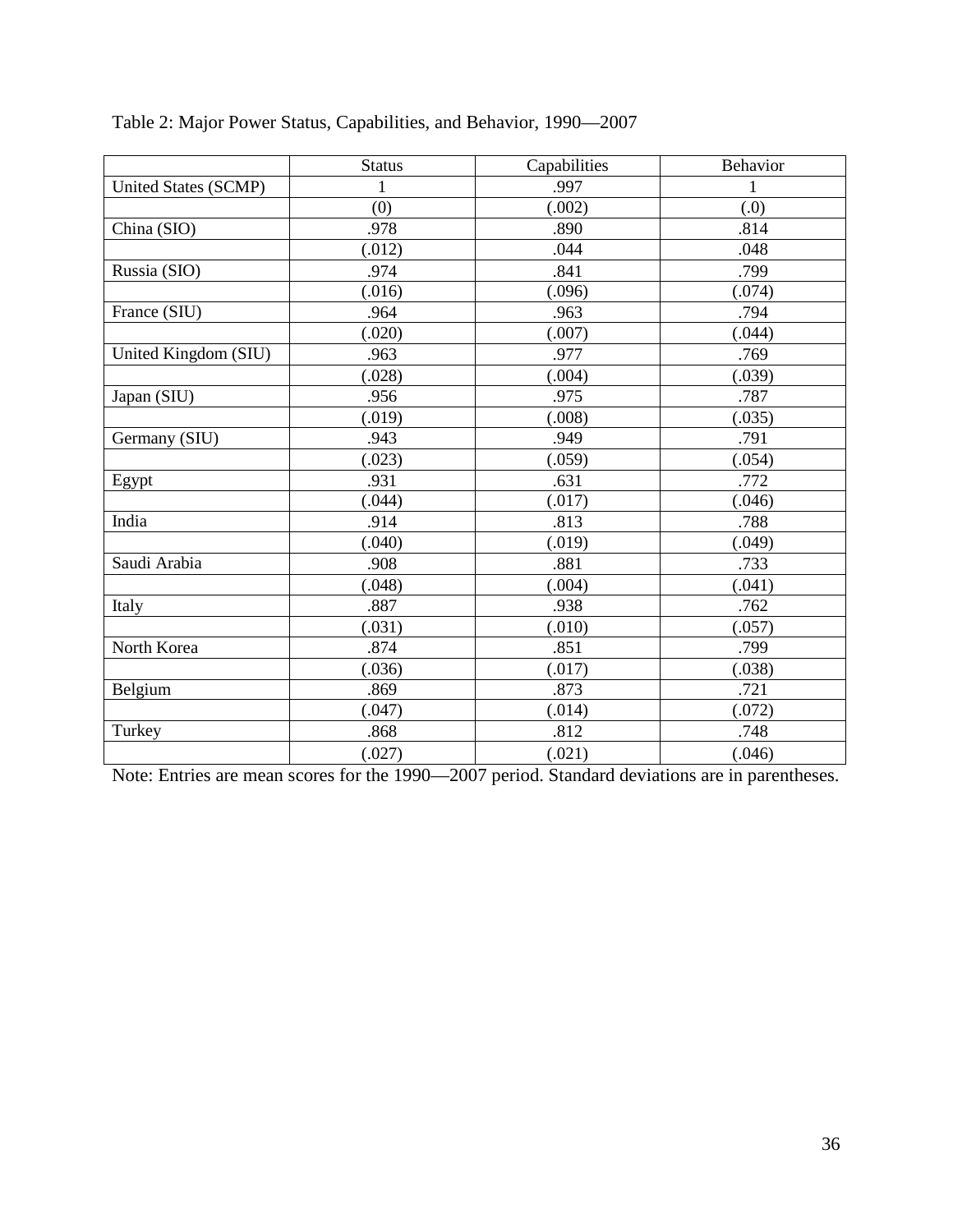|                        | Model 1                | Model 2                 | Model 3              |
|------------------------|------------------------|-------------------------|----------------------|
|                        | <b>Ascribed Status</b> | <b>Community Status</b> | <b>Leader Status</b> |
| MP Behavior            | $.600***$              | $.571***$               | $.0292***$           |
|                        | (.0405)                | (.0388)                 | (.0082)              |
| <b>MP</b> Capabilities | $.323***$              | $.267***$               | $.0557***$           |
|                        | (.0386)                | (.0369)                 | (.0073)              |
| Constant               | $.0694***$             | $.0318***$              | $.0379***$           |
|                        | (.0106)                | (.0092)                 | (.0031)              |
| N                      | 3133                   | 3133                    | 3115                 |
| $R^2$                  | .764                   | .762                    | .292                 |

Table 3: Major Power Status Ascription, 1990—2007

Standard errors in parentheses, clustered by country.

\* p<0.05, \*\* p<0.01, \*\*\* p<0.001

| Table 4: Major Power Status Ascription, 1990-2007 |  |  |  |  |  |
|---------------------------------------------------|--|--|--|--|--|
|---------------------------------------------------|--|--|--|--|--|

|                       | Model 4                | Model 5                 | Model 6              |
|-----------------------|------------------------|-------------------------|----------------------|
|                       | <b>Ascribed Status</b> | <b>Community Status</b> | <b>Leader Status</b> |
| <b>MP</b> Conflictual | $.158***$              | $.157***$               | .0012                |
| <b>Behavior</b>       | (.0337)                | (.0319)                 | (.0072)              |
| <b>MP</b> Cooperative | $.375***$              | $.351***$               | $.024**$             |
| <b>Behavior</b>       | (.0386)                | (.0357)                 | (.0089)              |
| <b>MP</b> Military    | .0083                  | $-.009$                 | $.0173*$             |
| Capabilities          | (.0302)                | (.028)                  | (.0076)              |
| MP Economic           | $.392***$              | $.348***$               | $.043***$            |
| Capabilities          | (.0403)                | (.0363)                 | (.0096)              |
| Constant              | $.0443***$             | .008                    | $.036***$            |
|                       | (.0102)                | (.0090)                 | (.0033)              |
| N                     | 3115                   | 3115                    | 3115                 |
| $R^2$                 | .778                   | .777                    | .296                 |

Standard errors in parentheses, clustered by country.

\* p<0.05, \*\* p<0.01, \*\*\* p<0.001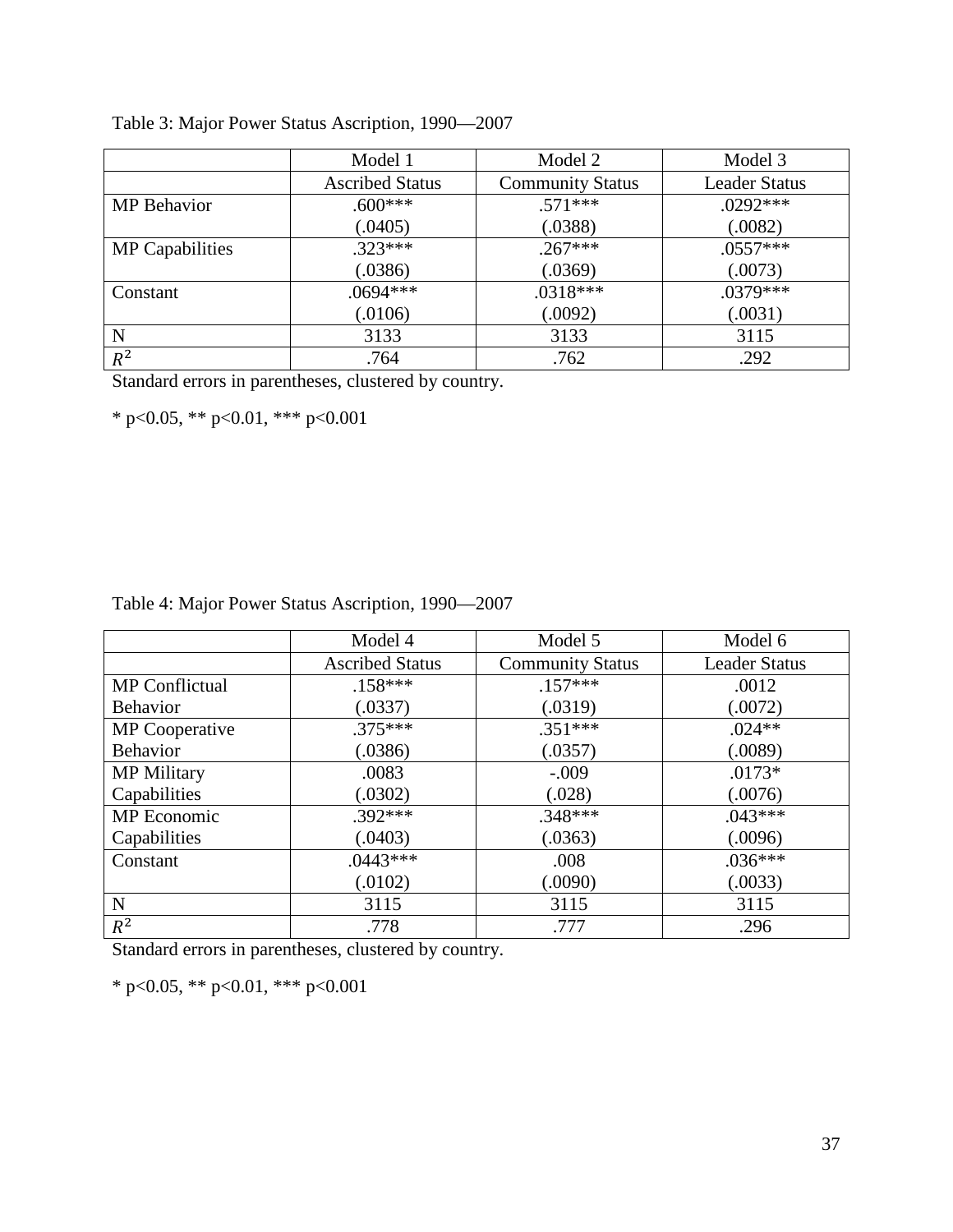# **References**

Bayer, Resat. 2006. "Diplomatic Exchange Data set, v2006.1." Online: http://correlatesofwar.org.

- Barbieri, Katherine, Omar Keshk, and Brian Pollins. 2008. Correlates of War Project Trade Data Set Codebook, Version 2.0. Online: [http://correlatesofwar.org.](http://correlatesofwar.org/)
- Bond, Doug, Joe Bond, Churl Oh, J. Craig Jenkins & Charles Lewis Taylor. 2003. "Integrated data for events analysis: An event typology for automated events data development"." Journal of Peace Research 40:733–745.
- Borgatti, S. P., M. G. Everett & L. C. Freeman. 2002. "UCInet 6 for Windows: Software for Social Networks.".
- Corbetta, Renato. 2006. "The Dynamics of Multilateral Conflicts: Collective Dispute Initiation and Third Party Intervention." Presented at the International Studies Association Annual Convention, San Diego, CA, March 22–25, 2006.
- Corbetta, Renato, Thomas Volgy, Keith Grant, and Ryan Baird. 2008. "Which States Belong in the Club? Some Effects of Major Power Status Attribution and Differentiation in International Politics". Presented at the 2008 annual meeting of the Peace Science Society (International), Oct 24-26, 2008 and at the Russian International Studies Association Annual Conference, Sept. 2008
- COW. 2008. "State System Membership List, v2008.1." Online: http://correlatesofwar.org . State System Membership List, v2004.1.
- Dixon, William. 1983. "Measuring interstate affect." American Journal of Political Science 27:828–851.
- Fordham, Benjamin O. 2006. "What Makes a Major Power?" Presented at the International Studies Association convention, San Diego, CA, March 22–26, 2006.

Gaddis, John Lewis. 1992/1993. "International relations theory and the end of the cold war." International Security 17:5–58.

Gaddis, John Lewis. 1997. We now know: Rethinking Cold War History. Oxford University Press.

- Goldstein, Joshua. 1991. "A conflict-cooperation scale for WEIS events data." Journal of Conflict Resolution 36:369–385.
- Harbom, Lotta & Peter Wallensteen. 2007. "Armed Conflict, 1989–2006." Journal of Peace Research 44:623–654.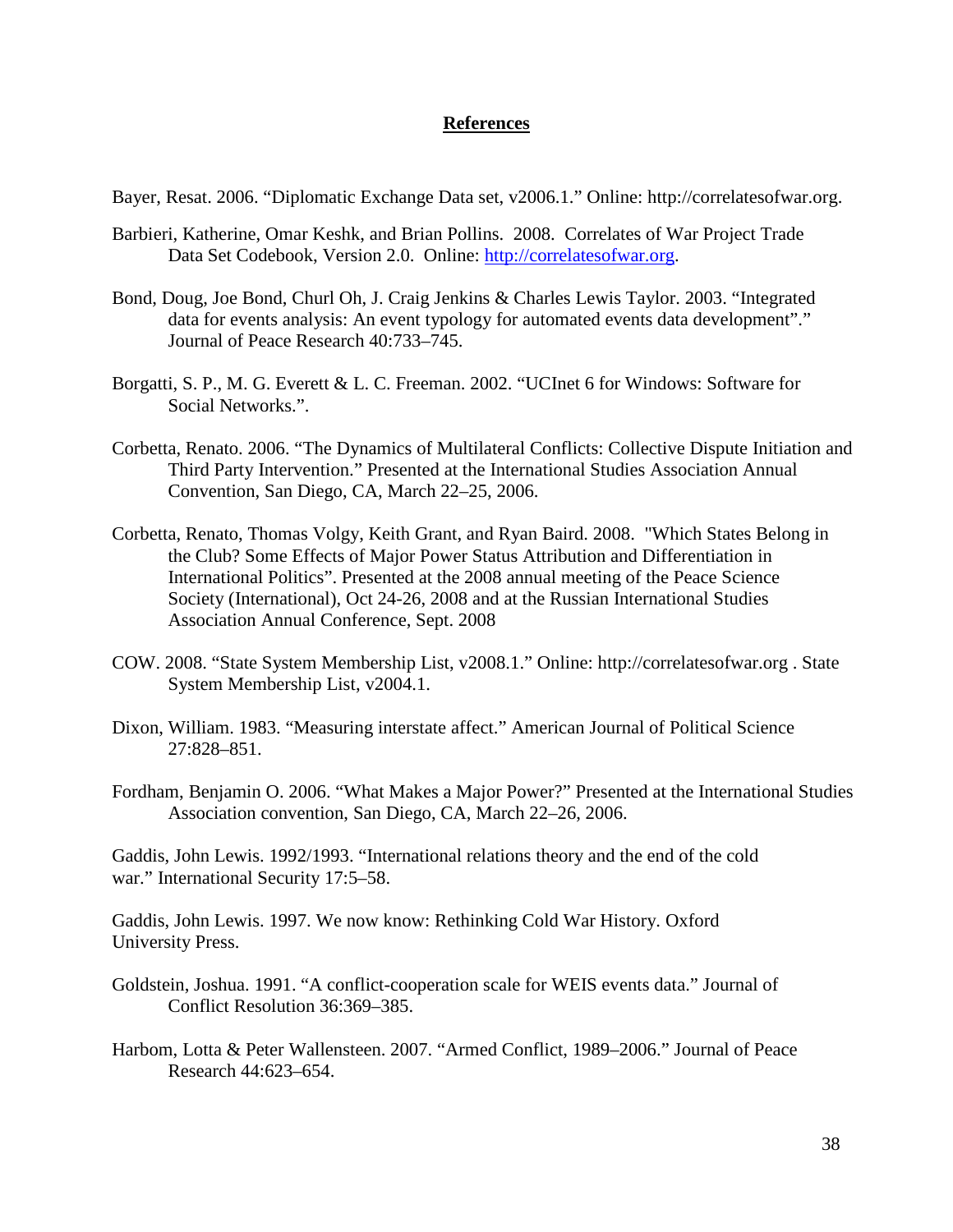- Hymans, Jacques E. 2002. "Applying Social Identity Theory to the Study of International Politics: A Caution and an Agenda," presented at the annual convention of the International Studies Association, New Orleans (March).
- Ikenberry, G. John. 2001. After victory: Institutions, strategic restraint, and the re- building of order after major wars. Princeton: Princeton University Press.
- Keohane, Robert. 1984. After hegemony: Cooperation and discord in the world political economy. Princeton University Press: Princeton.
- Keohane, Robert O. and Joseph Nye. 1977. Power and Interdependence: World Politics in Transition. Boston: Little, Brown.
- Kugler, J & A Organski. 1989. The Power Transition: A Retrospective and Prospective Evaluation. University of Michigan Press, Ann Arbor pp. 171–194.
- Larson, Deborah Welch, and Alexei Shevchenko. 2003. "Shortcut to Greatness: The New Thinking and the Revolution in Soviet Foreign Policy." International Organization 57: 77-109.
- Levy, Jack S. 1983. War in the Modern Great Power System. Lexington: University Press of Kentucky.
- Mercer, Jonathan. 1998. "Anarchy and Identity." International Organization 49:229-252.
- Modelski, George. 1990. "Is world politics evolutionary learning?" International Organization  $44:1-24.$
- Modelski, George & William Thompson. 1989. Long cycles and global war. University of Michigan Press pp. 23–54.
- Morgenthau, Hans. 1964. Politics Among Nations. Knopf, New York. Politics Among Nations.
- Morton, Jeffrey S., and Harvey Starr. 2001. "Uncertainty, Change, and War: Power Fluctuations in the Modern Elite Power System." Journal of Peace Research 38:49-66.
- Most, Benjamin & Harvey Starr. 1989. Inquiry, Logic, and International Politics. University of South Carolina Press, Columbia.

Organski, A.F.K. & Jacek Kugler. 1980. The war ledger. Chicago: University of Chicago Press.

Ray, James Lee. 2003. "Explaining Interstate Conflict and War: What Should be Controlled For?" *Conflict Management and Peace Science* 20: 1-31.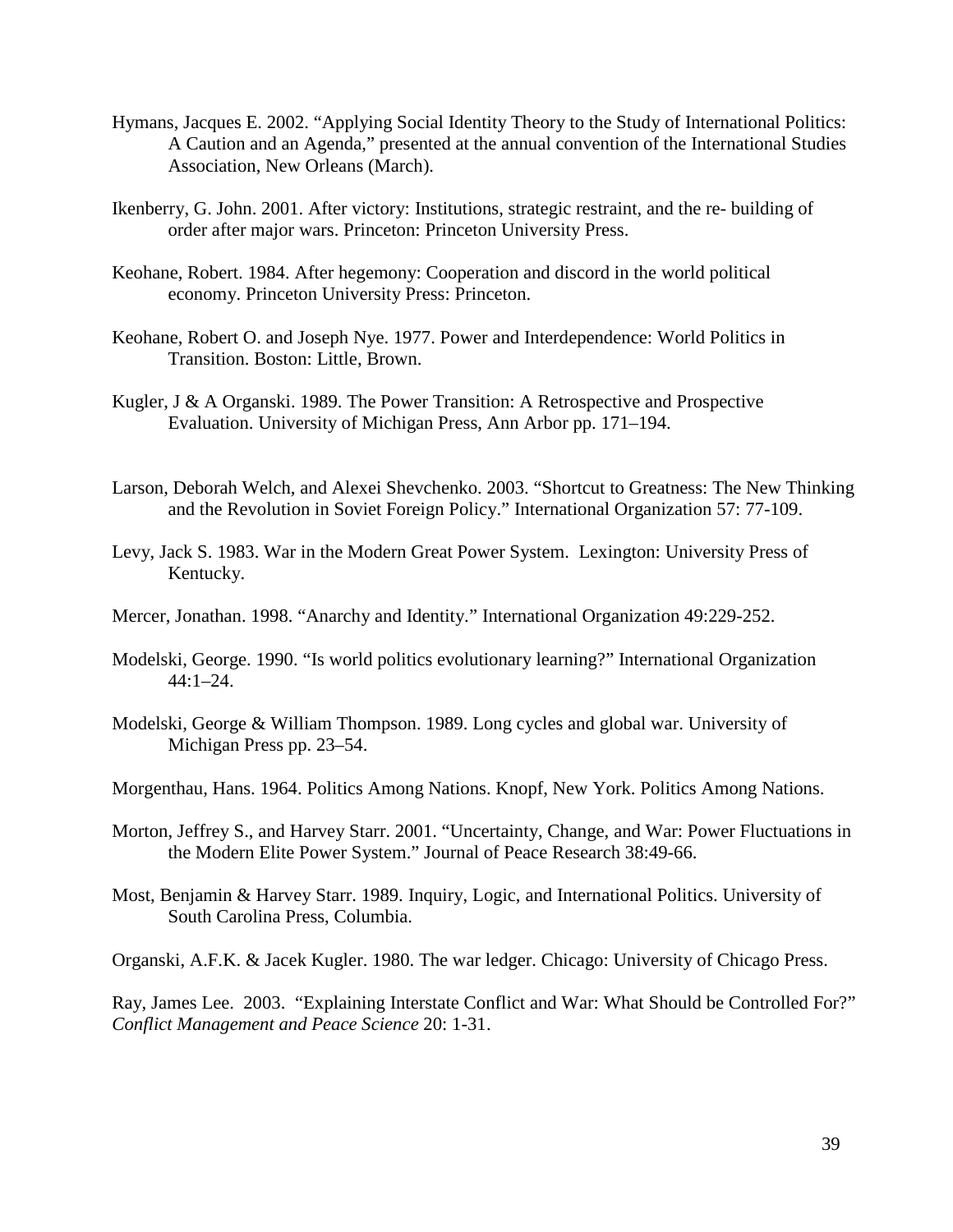- Rhamey, Patrick, Kirssa Cline, Alexis Henshaw, Beau James, Sverre Bodung, Aakriti Tandon, Alesia Sedziaka, and Thomas J. Volgy. 2009. "Diplomatic Contacts Database: 1960-2008." School of Government and Public Policy: Tucson, Arizona.
- Singer, David J. 1988. "Reconstructing the Correlates of War Dataset on Material Capabilities of States, 1816-1985." International Interactions 14(2):115–32.
- Singer, J. David & Melvin Small. 1966. "The composition and status ordering of the international system: 1815-1940." World Politics 18:236–282.
- Singer, J David, Stuart Bremer & John Stuckey. 1972. Capability Distribution, Uncertainty, and Major Power War, 1820-1965. In Peace, War, and Numbers, ed. Bruce Russett. Beverly Hills: Sage pp. 19–48.
- Thompson, William. 1986. "Polarity, the long cycle, and global power warfare." Journal of Conflict Resolution 30:587–615.
- Thucydides. 1951. Complete Writings: The Peloponnesian Wars. New York: Modern Library. Trans. Richard Crawley, adapted by Suresh Bald, Willamette University.
- Trenin, Dmitir. 2009. *The Lonely Power: Russian Security Policy and The West.* Carnegie Endowment for International Peace.
- Volgy, Thomas & Alison Bailin. 2003. International politics and state strength. Lynn Rienner Publishers: Boulder.
- Volgy, Thomas & Lawrence Imwalle. 1995. "Hegemonic and bipolar perspectives on the new world order." American Journal of Political Science 39:819–834.
- Waltz, Kenneth. 1964. "The Stability of a Bipolar World." Daedalus 93:881–909.
- Waltz, Kenneth. 1979. Theory of international politics. McGraw-Hill, Boston.
- Waltz, Kenneth. 1986. Reflections on Theory of International Politics. A Response to My Critics. In Neorealism and Its Critics, ed. Robert Keohane. New York: Columbia University Press.
- Wasserman, Stanley and Katherine Faust. 1994. "Social Network Analysis: Methods and applications." Cambridge University Press: New York.
- Wilkinson, David. 1999. "Unipolarity without hegemony." International Studies Review 1:141– 172.